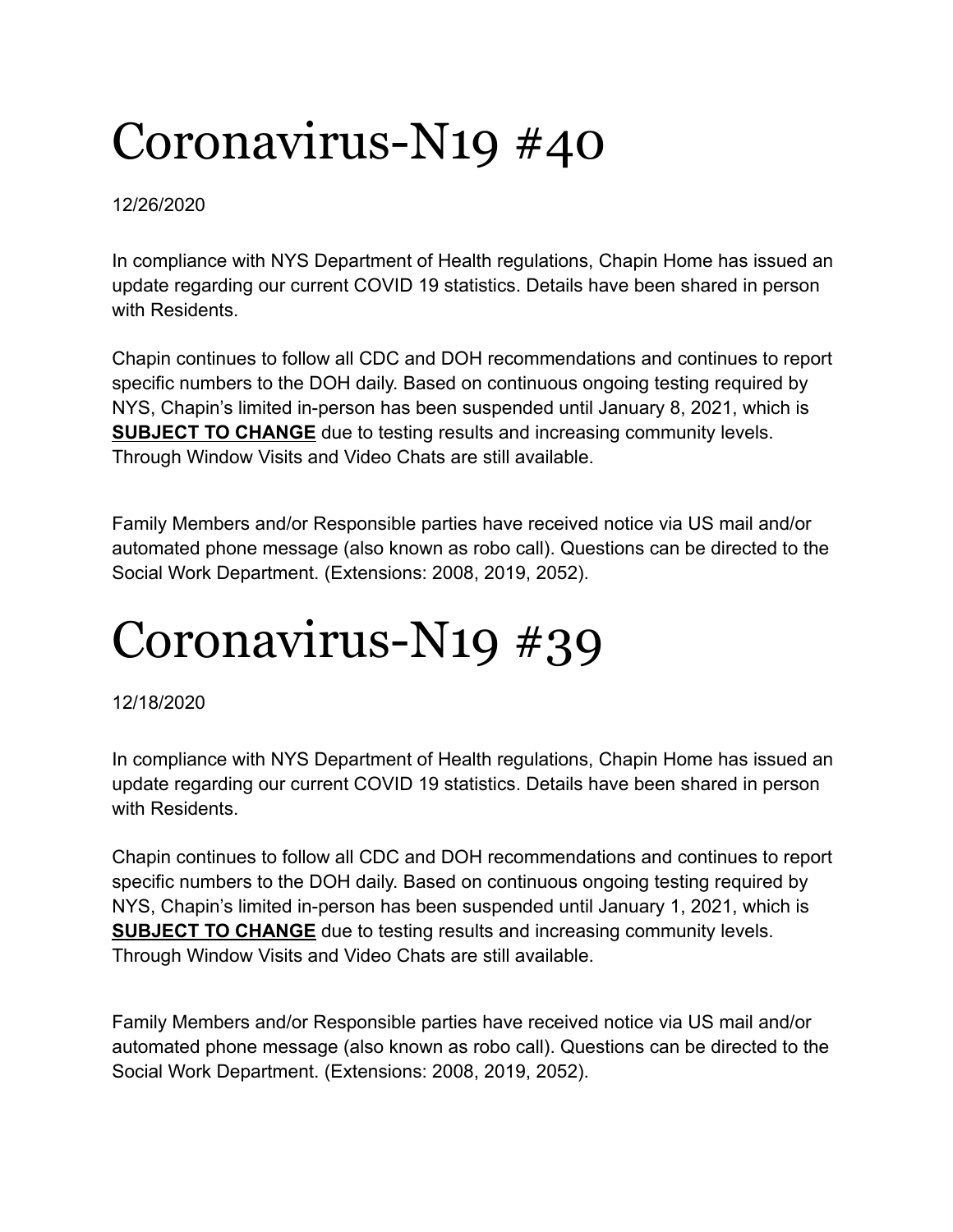12/17/2020

In compliance with NYS Department of Health regulations, Chapin Home has issued an update regarding our current COVID 19 statistics. Details have been shared in person with Residents.

Chapin continues to follow all CDC and DOH recommendations and continues to report specific numbers to the DOH daily. Based on continuous ongoing testing required by NYS, Chapin's limited in-person has been suspended until December 30, 2020, which is **SUBJECT TO CHANGE** due to testing results and increasing community levels. Through Window Visits and Video Chats are still available.

Family Members and/or Responsible parties have received notice via US mail and/or automated phone message (also known as robo call). Questions can be directed to the Social Work Department. (Extensions: 2008, 2019, 2052).

# Coronavirus-N19 #37

12/11/2020

In compliance with NYS Department of Health regulations, Chapin Home has issued an update regarding our current COVID 19 statistics. Details have been shared in person with Residents.

Chapin continues to follow all CDC and DOH recommendations and continues to report specific numbers to the DOH daily. Based on continuous ongoing testing required by NYS, Chapin's limited in-person has been suspended until December 25, 2020, which is **SUBJECT TO CHANGE** due to testing results and increasing community levels. Through Window Visits and Video Chats are still available.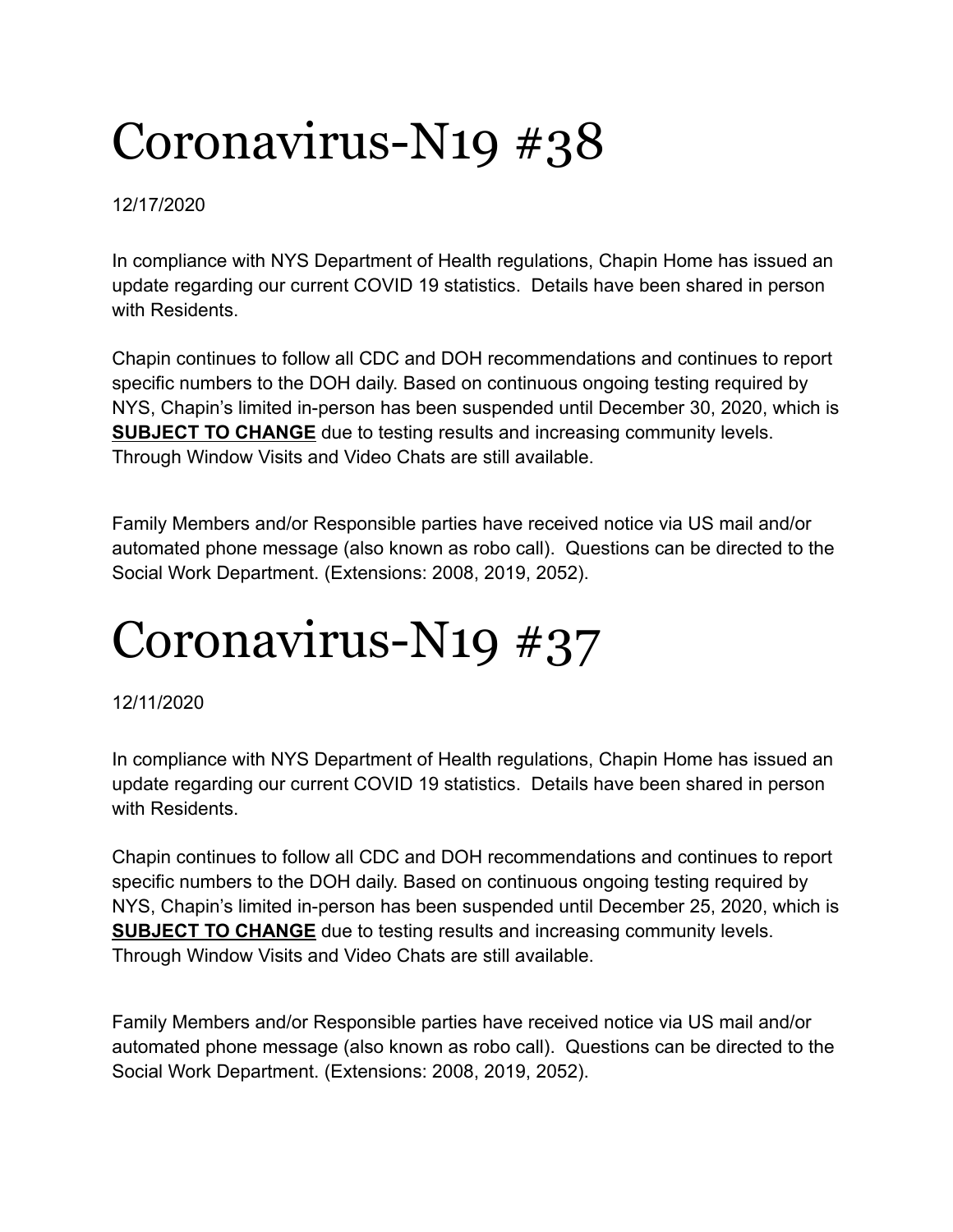#### 12/4/2020

In compliance with NYS Department of Health regulations, Chapin Home has issued an update regarding our current COVID 19 statistics. Details have been shared in person with Residents.

Chapin continues to follow all CDC and DOH recommendations and continues to report specific numbers to the DOH daily. Based on continuous ongoing testing required by NYS, Chapin's limited in-person has been suspended until December 16, 2020, which is **SUBJECT TO CHANGE** due to testing results and increasing community levels. Through Window Visits and Video Chats are still available.

Family Members and/or Responsible parties have received notice via US mail and/or automated phone message (also known as robo call). Questions can be directed to the Social Work Department. (Extensions: 2008, 2019, 2052).

## Coronavirus-N19 #35

11/27/2020

In compliance with NYS Department of Health regulations, Chapin Home has issued an update regarding our current COVID 19 statistics. Details have been shared in person with Residents.

Chapin continues to follow all CDC and DOH recommendations and continues to report specific numbers to the DOH daily. Based on continuous ongoing testing required by NYS, Chapin's limited in-person visitation is available, which is **SUBJECT TO CHANGE** due to testing results and increasing community levels. Through Window Visits and Video Chats are also available.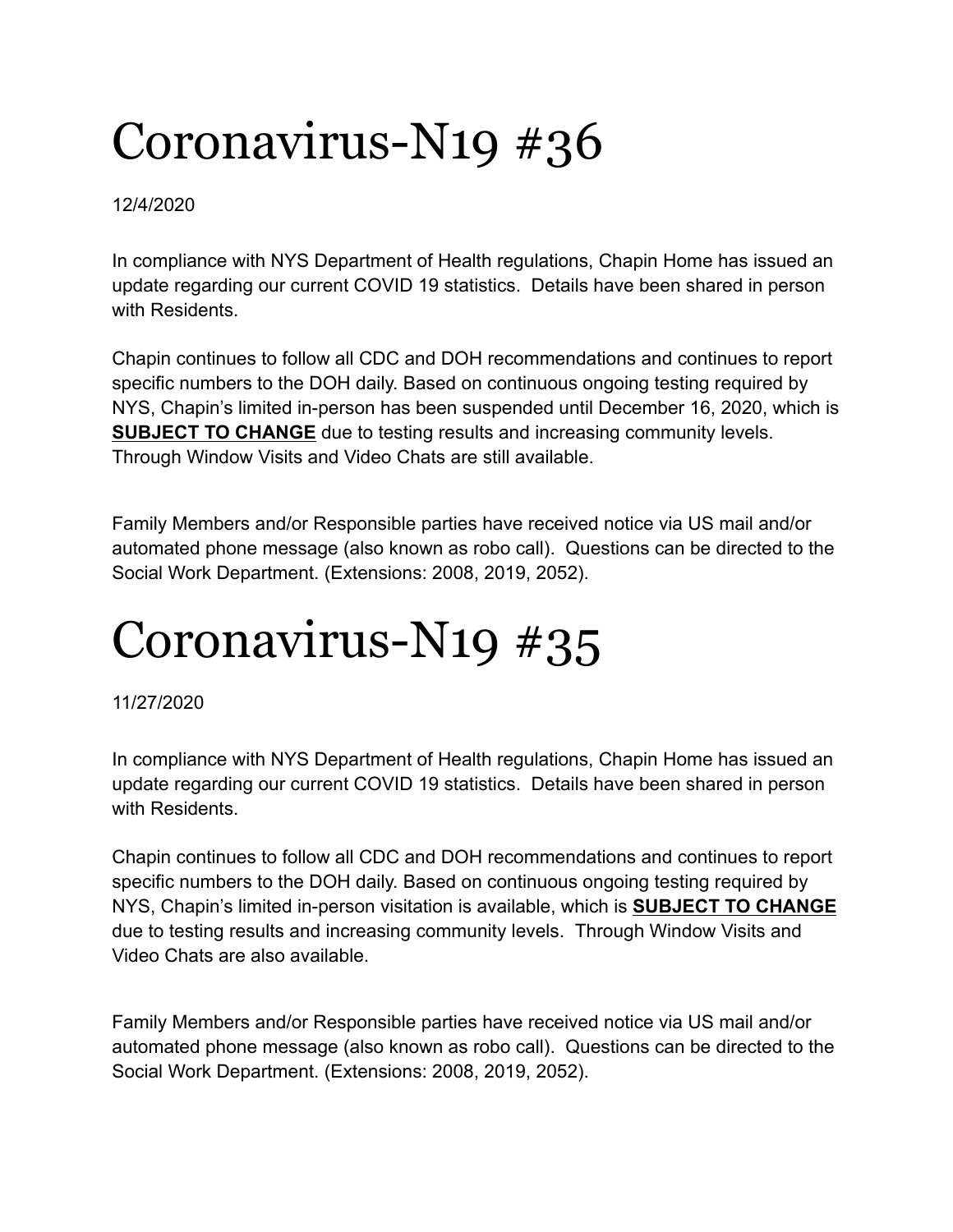11/20/2020

In compliance with NYS Department of Health regulations, Chapin Home has issued an update regarding our current COVID 19 statistics. Details have been shared in person with Residents.

Chapin continues to follow all CDC and DOH recommendations and continues to report specific numbers to the DOH daily. Based on continuous ongoing testing required by NYS, Chapin's limited in-person visitation is available, which is **SUBJECT TO CHANGE** due to testing results and increasing community levels. Due to the rapidly changing COVID events and rising levels in NYC Chapin Home has chosen to **suspend "In Person" visits for the week of November 23-27, 2020**. Increased opportunities for Through Window Visits and Video Chats as well as other virtual events to engage with your loved one are available for scheduling during this holiday week.

Family Members and/or Responsible parties have received notice via US mail and/or automated phone message (also known as robo call). Questions can be directed to the Social Work Department. (Extensions: 2008, 2019, 2052).

## Coronavirus-N19 #33

11/13/2020

In compliance with NYS Department of Health regulations, Chapin Home has issued an update regarding our current COVID 19 statistics. Details have been shared in person with Residents.

Chapin continues to follow all CDC and DOH recommendations and continues to report specific numbers to the DOH daily. Based on continuous ongoing testing required by NYS, Chapin's limited in-person visitation is available, which is **SUBJECT TO CHANGE** due to testing results and increasing community levels.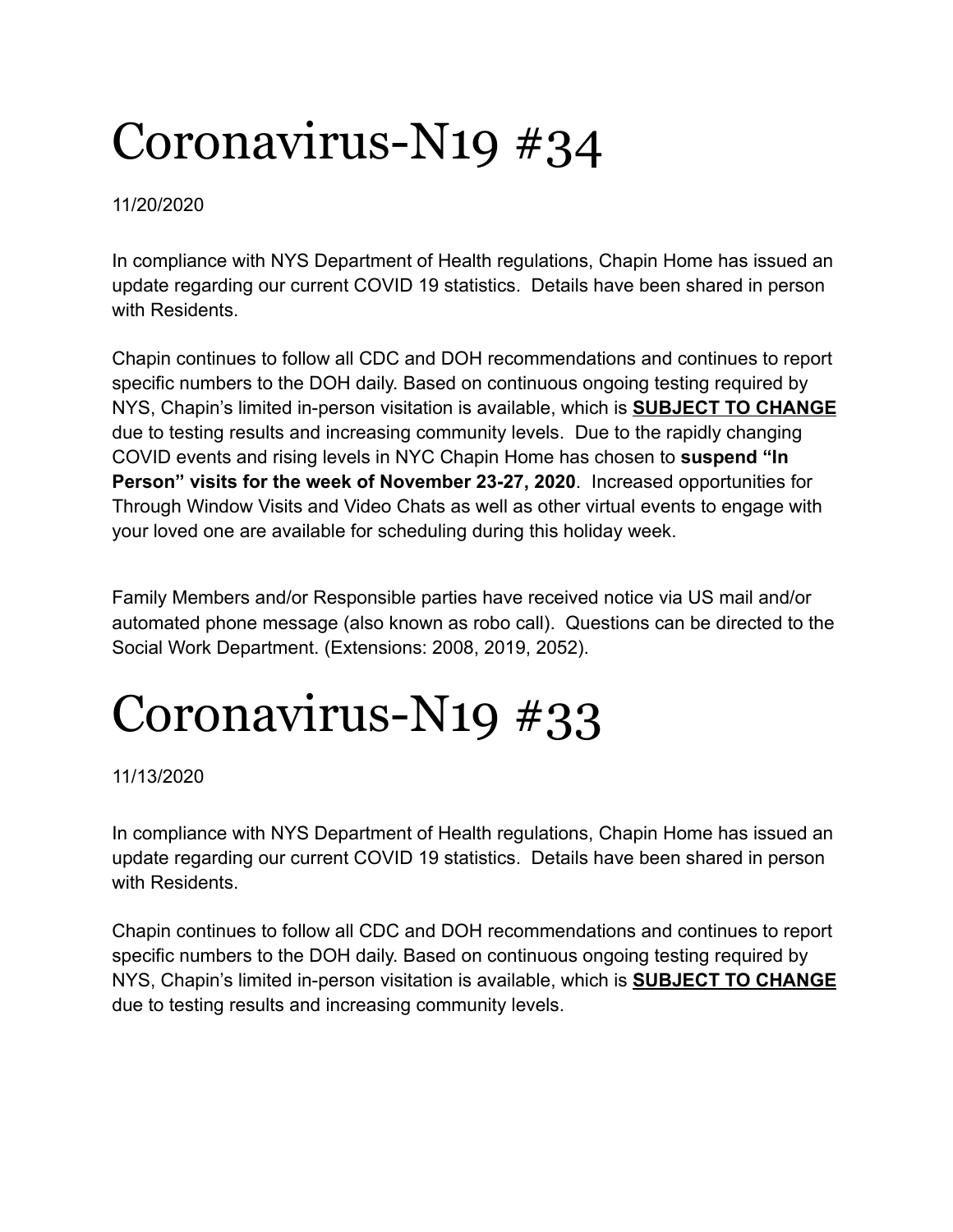Family Members and/or Responsible parties have received notice via US mail and/or automated phone message (also known as robo call). Questions can be directed to the Social Work Department. (Extensions: 2008, 2019, 2052).

## Coronavirus-N19 #32

11/6/2020

In compliance with NYS Department of Health regulations, Chapin Home has issued an update regarding our current COVID 19 statistics. Details have been shared in person with Residents.

Chapin continues to follow all CDC and DOH recommendations and continues to report specific numbers to the DOH daily. Based on continuous ongoing testing required by NYS, Chapin's limited in-person visitation has resumed as of **10/29/2020**, which is **SUBJECT TO CHANGE**.

Family Members and/or Responsible parties have received notice via US mail and/or automated phone message (also known as robo call). Questions can be directed to the Social Work Department. (Extensions: 2008, 2019, 2052).

## Coronavirus-N19 #31

10/30/2020

In compliance with NYS Department of Health regulations, Chapin Home has issued an update regarding our current COVID 19 statistics. Details have been shared in person with Residents.

Chapin continues to follow all CDC and DOH recommendations and continues to report specific numbers to the DOH daily. Based on continuous ongoing testing required by NYS, Chapin's limited in-person visitation has resumed as of **10/29/2020**, which is **SUBJECT TO CHANGE**.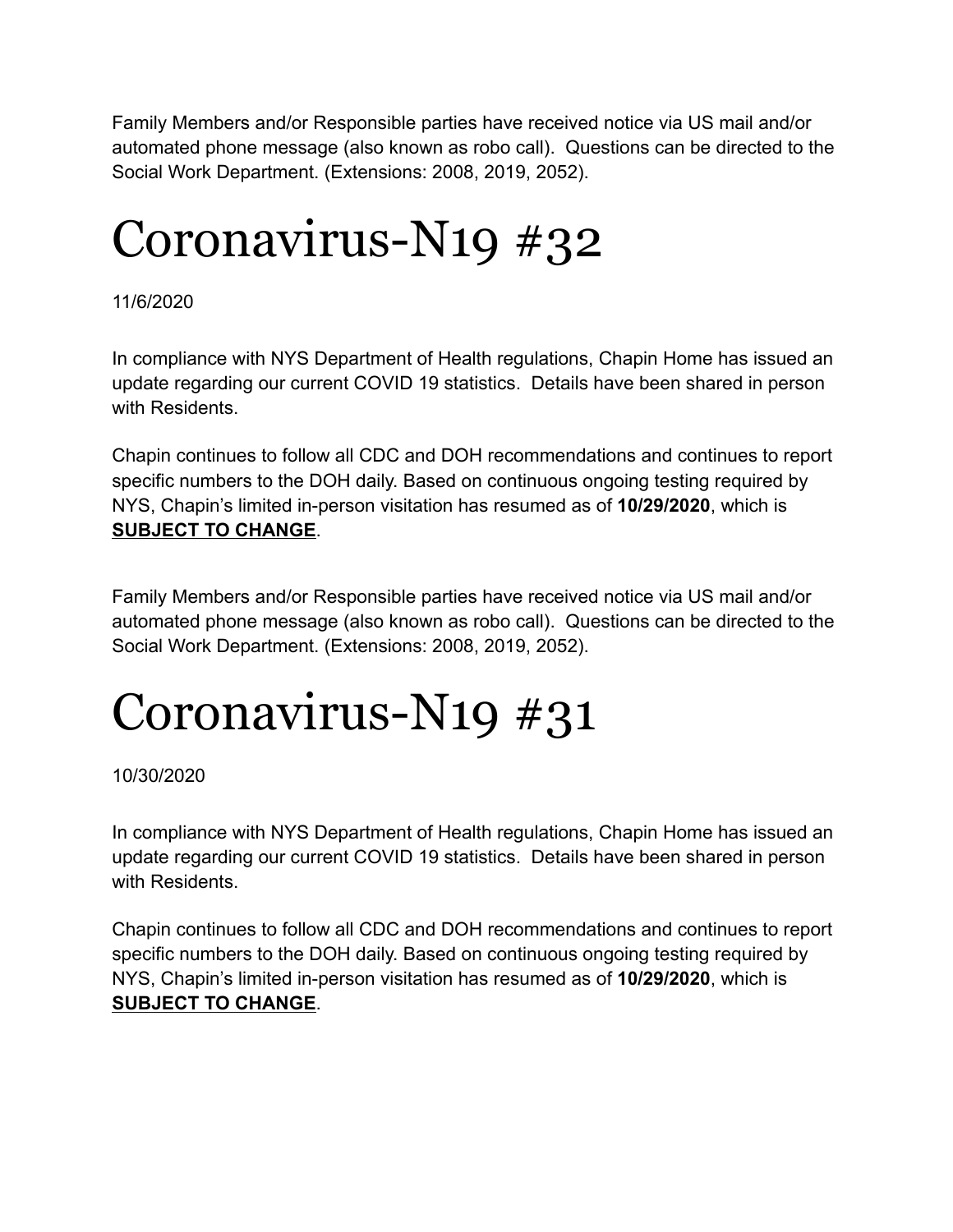Family Members and/or Responsible parties have received notice via US mail and/or automated phone message (also known as robo call). Questions can be directed to the Social Work Department. (Extensions: 2008, 2019, 2052).

### Coronavirus-N19 #30

10/23/2020

In compliance with NYS Department of Health regulations, Chapin Home has issued an update regarding our current COVID 19 statistics. Details have been shared in person with Residents.

Chapin continues to follow all CDC and DOH recommendations and continues to report specific numbers to the DOH daily. Based on continuous ongoing testing required by NYS, Chapin's in-person visitation continues to be suspended and has a projected resumption date of **10/29/2020**, which is **SUBJECT TO CHANGE**.

Family Members and/or Responsible parties have received notice via US mail and/or automated phone message (also known as robo call). Questions can be directed to the Social Work Department. (Extensions: 2008, 2019, 2052).

## Coronavirus-N19 #29

10/16/2020

In compliance with NYS Department of Health regulations, Chapin Home has issued an update regarding our current COVID 19 statistics. Details have been shared in person with Residents.

Chapin continues to follow all CDC and DOH recommendations and continues to report specific numbers to the DOH daily. Based on continuous ongoing testing required by NYS, Chapin's in-person visitation continues to be suspended and has a projected resumption date of **10/29/2020**, which is **SUBJECT TO CHANGE**.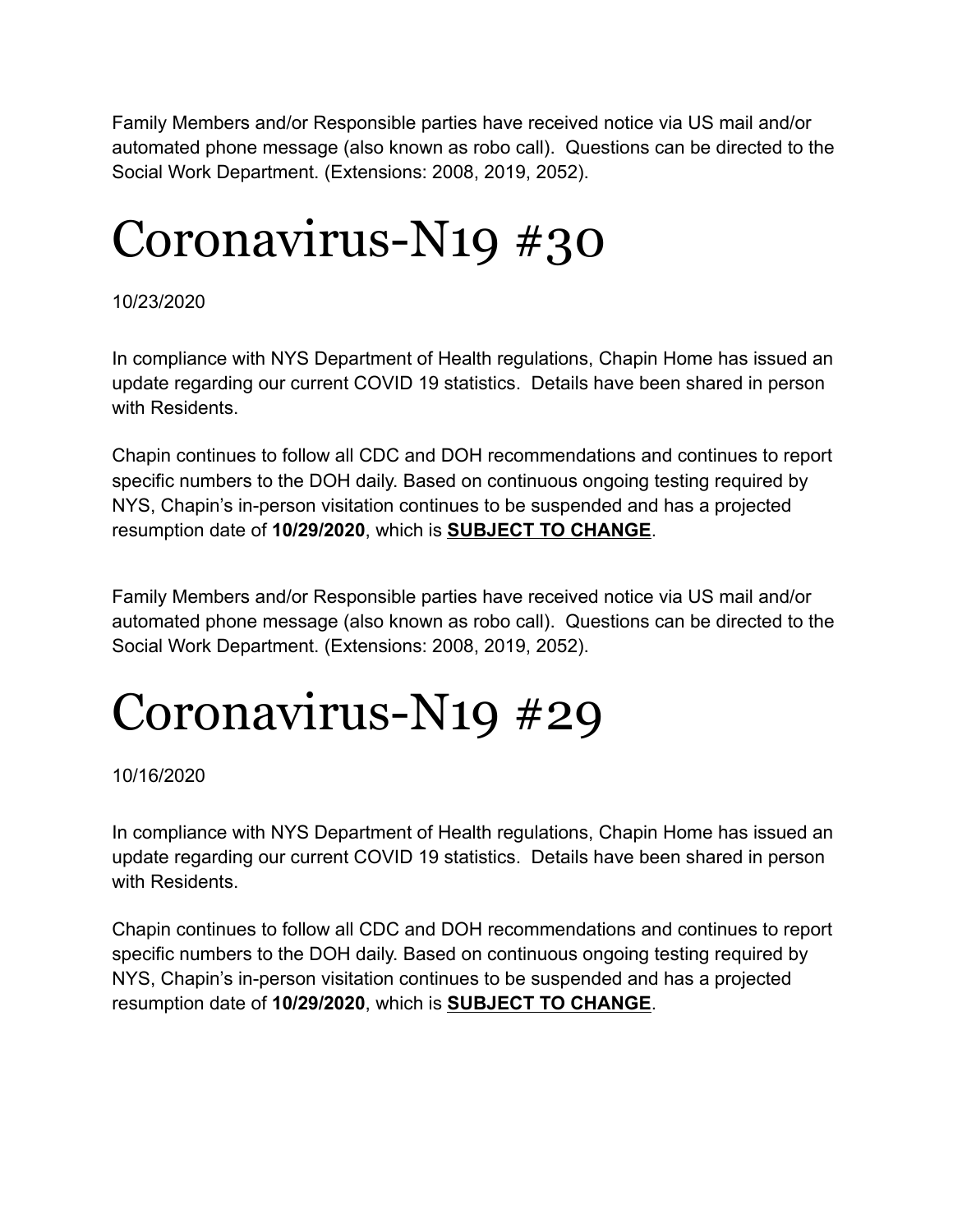Family Members and/or Responsible parties have received notice via US mail and/or automated phone message (also known as robo call). Questions can be directed to the Social Work Department. (Extensions: 2008, 2019, 2052).

[Family Notification Archive](https://www.chapinhome.org/family-notifications/)

### Coronavirus-N19 #28

10/9/2020

In compliance with NYS Department of Health regulations, Chapin Home has issued an update regarding our current COVID 19 statistics. Details have been shared in person with Residents

Chapin continues to follow all CDC and DOH recommendations and continues to report specific numbers to the DOH daily. Based on continuous ongoing testing required by NYS, Chapin's in-person visitation has been suspended and has a projected resumption date of **10/22/2020**, which is **SUBJECT TO CHANGE**.

Family Members and/or Responsible parties have received notice via US mail and/or automated phone message (also known as robo call). Questions can be directed to the Social Work Department. (Extensions: 2008, 2019, 2052).

[Family Notification Archive](https://www.chapinhome.org/family-notifications/)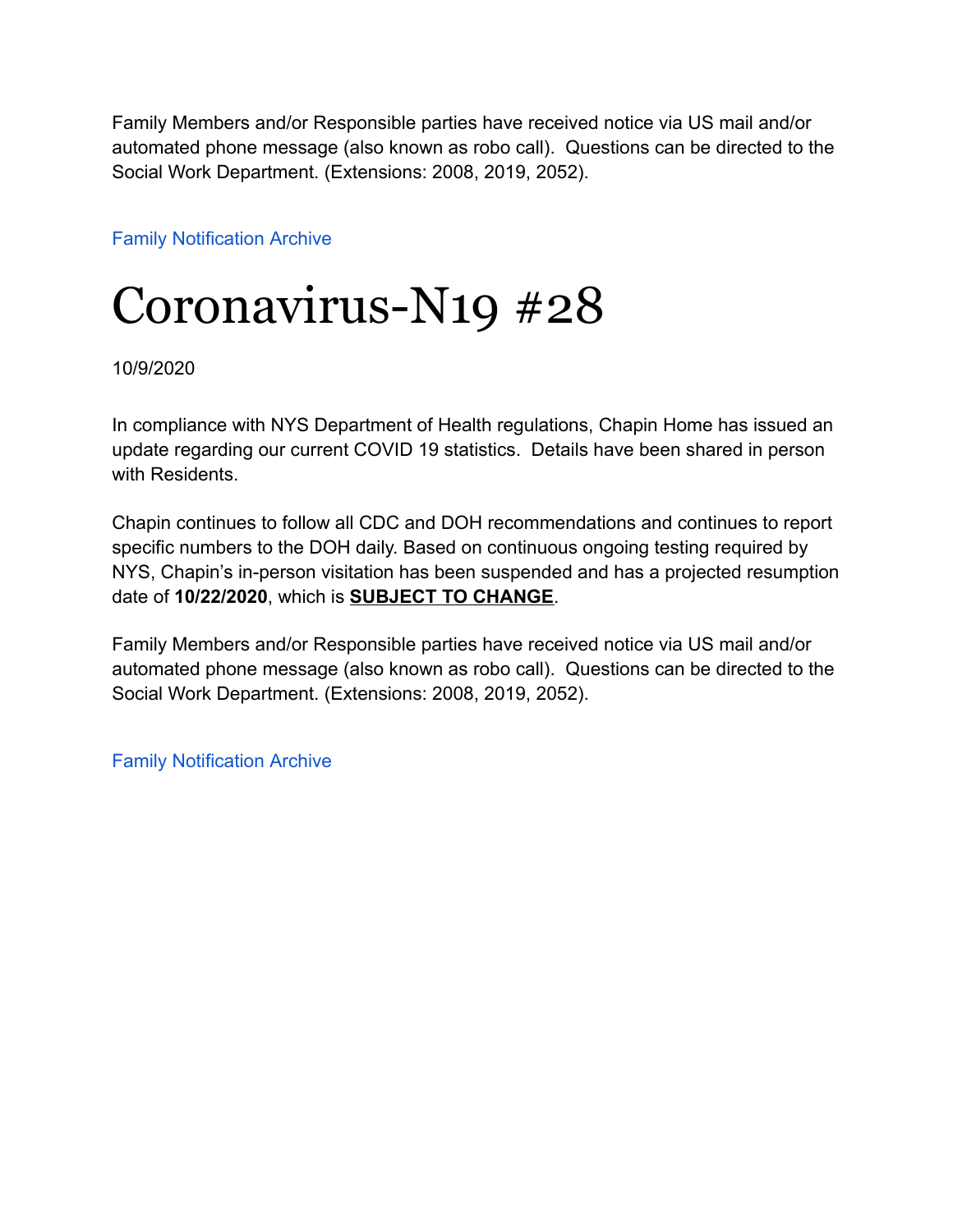#### 10/2/2020

In compliance with NYS Department of Health regulations, Chapin Home has issued an update regarding our current COVID 19 statistics. Details have been shared in person with Residents.

Chapin continues to follow all CDC and DOH recommendations and continues to report specific numbers to the DOH daily. Based on continuous ongoing testing required by NYS, Chapin is currently accepting limited in person visitation, which is **SUBJECT TO CHANGE**.

Family Members and/or Responsible parties have received notice via US mail and/or automated phone message (also known as robo call). Questions can be directed to the Social Work Department. (Extensions: 2008, 2019, 2052).

#### [Family Notification Archive](https://www.chapinhome.org/family-notifications/)

### Coronavirus-N19 #26

10/1/2020

#### **Announcing three ways to visit at Chapin Home (subject to change)**

#### **IN PERSON VISITS**

We are happy to announce that there is now a third way to visit at Chapin Home. We are open to **In-Person visiting**. These visits are currently being offered on Tuesday and Thursday 11AM and 1PM and **must be scheduled** at least 48 hours in advance.

#### **No In-Person Visit can take place without Signing Up in Advance**

**Effective September 24, 2020, all visitors are required to present proof of a verified negative test result for COVID-19 within 7 days of their visit. As per the Department of Health, visitors will be prohibited from entering the building if they**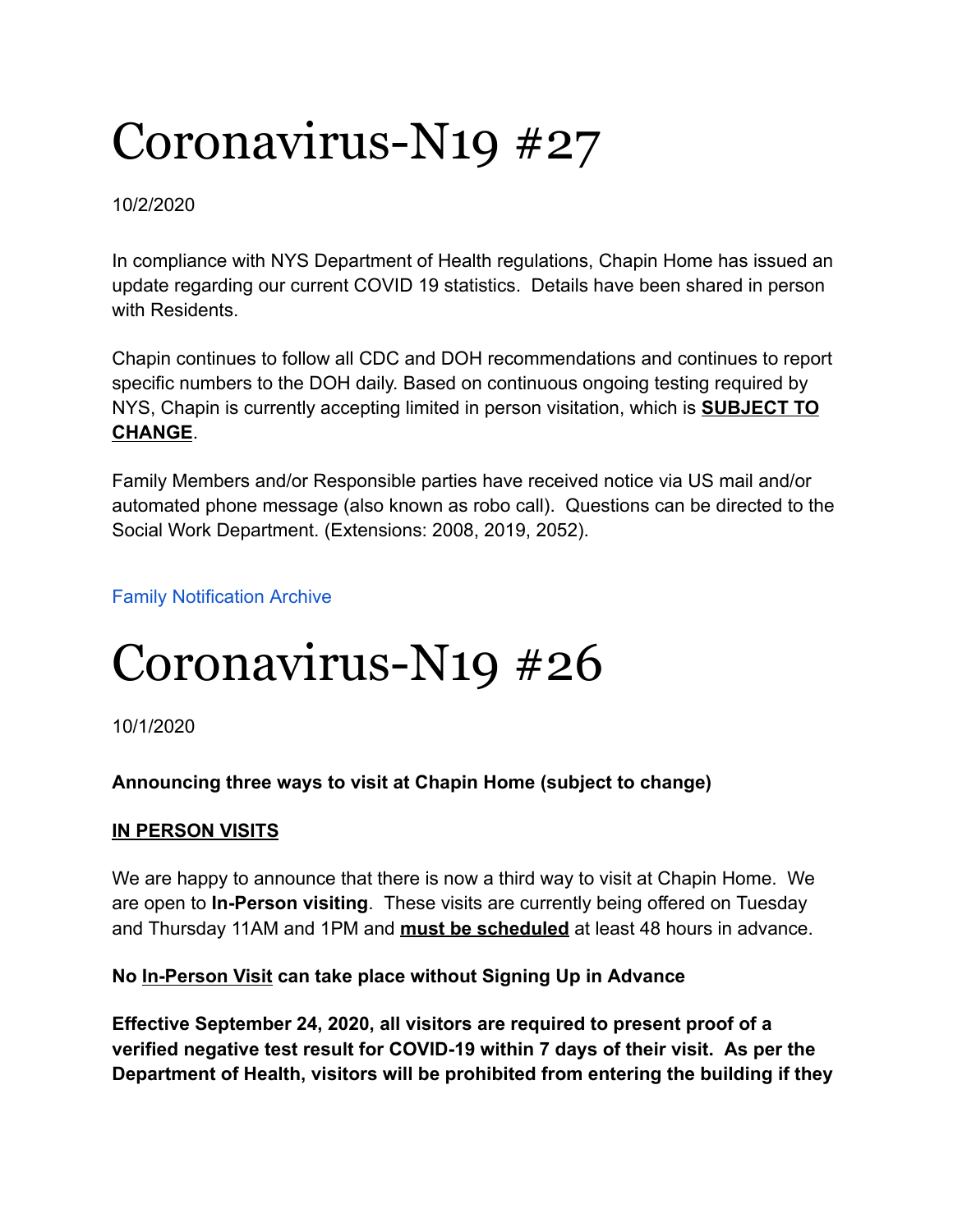#### **are displaying symptoms of COVID-19 or fail to produce proof of a negative test result.**

Slots are limited based on the DOH visiting guidelines so we encourage you to sign up in advance. Sign Up is easy through SignUpGenius. Please visit our website at [chapinhome.org](https://chapinhome.org/) and click on the tab at the top of the page – **COVID-19**. Once you click on this tab choose **Visitation** and three (3 ) choices of visits will come up.

#### Choose **In-Person**

#### **On the In-Person page you will find:**

1) A Detailed Guideline for In-Person Visits – Please read thoroughly before scheduling a visit.

2) The Link to sign up via **SignUp Genius**.

These In-Person visits can be scheduled every other week per resident.

#### **THROUGH WINDOW VISITS**

**We continue to offer Through Window visits and Video Chats as an alternate way to visit.**

**Through Window Visits now take place Monday or Friday or Saturday afternoons. Please feel free to request a visit via our**

- 1. **Website tab for Through Window Visits OR**
- 2. **Email to ScheduleYourVisit@ChapinHome.org**

Remember to include in email request: name of resident, preferred day of visit, name of each visitor attending,

#### **VIDEO CHATS:**

We will continue to offer Video Chats daily in the afternoon between 1 and 4PM. You can use the website chapinhome.org to sign up or email to ScheduleYourVisit@chapinhome.org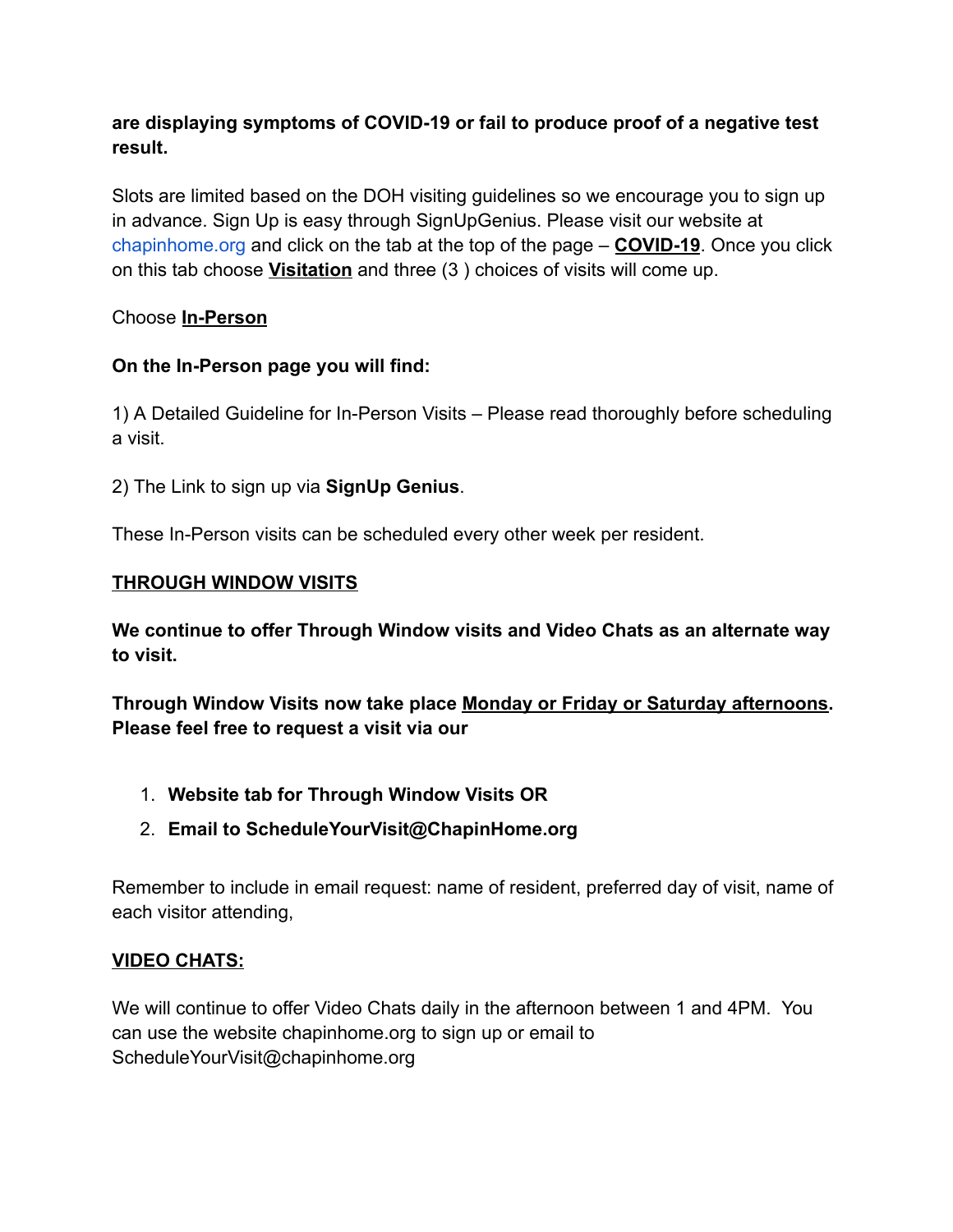**Please remember to include in request:** Residents Name, Choice of Days to Video Chat, what mode of chat you will use ie: Facetime (Apple Device/apple # or email to connect), Skype (please include skype name), Zoom ( we will send link)

Please find attached guidelines for In-Person visits. Looking forward to scheduling your visit with you,

*Your Chapin Home Activities Team*

### Coronavirus-N19 #25

9/30/2020

Chapin Home continues to follow all CDC and DOH recommendations and continues to report specific numbers to the DOH daily. Based on continuous ongoing testing required by NYS, we are happy to announce **limited** in person visitation has started, which is **SUBJECT TO CHANGE** due to testing results and increasing community levels.

Sign up is easy through SignUp Genius. Under the COVID- 19 tab on our website choose visitation, choose In-Person. On the In-Person page you will find a detailed Guideline for In-Person Visits and the link to sign up via SignUp Genius. These visits are currently being offered on Tuesday and Thursday 11:00am and 1:00am and must be scheduled. Proof of a verified negative test result for COVID-19 within 7 days of your visit is required as per the Department of Health.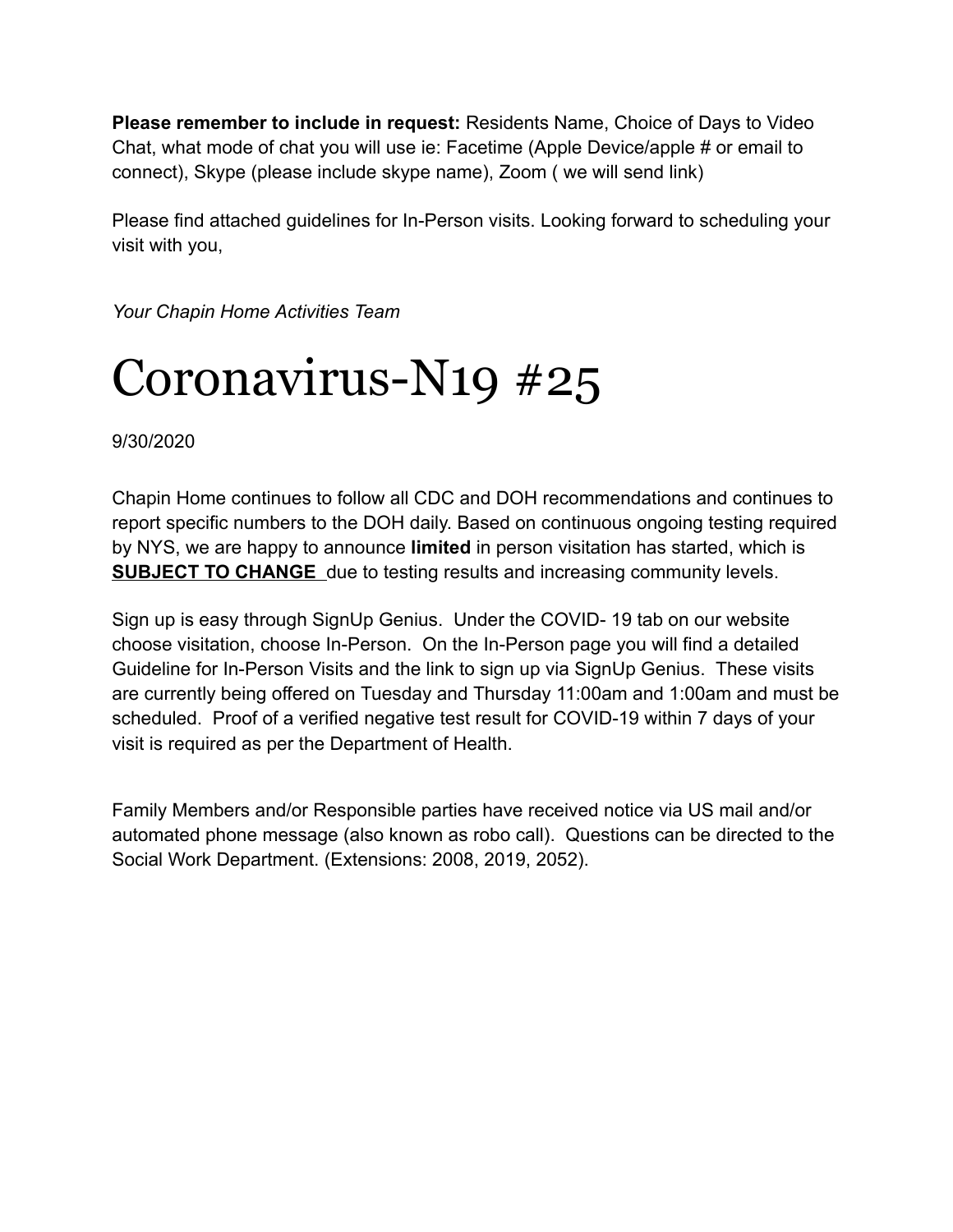9/14/2020

In compliance with NYS Department of Health regulations, Chapin Home has issued an update regarding our current COVID 19 statistics. Details have been shared in person with Residents.

Chapin continues to follow all CDC and DOH recommendations and continues to report specific numbers to the DOH daily. Based on continuous ongoing testing required by NYS, **limited** in person visitation has a tentative projected start date of **9/29/2020, which is SUBJECT TO CHANGE**.

Family Members and/or Responsible parties have received notice via US mail and/or automated phone message (also known as robo call). Questions can be directed to the Social Work Department. (Extensions: 2008, 2019, 2052)

## Coronavirus-N19 Update #23

9/3/2020

NYS Department of Health has issued long awaited guidance for nursing homes which include very strict and challenging stipulations. Our Chapin Home team is working diligently to meet these very stringent regulations to welcome you back as quickly and safely as possible. We encourage you to take advantage of our Through-Window visits and video chats. Thank you for your cooperation, patience and understanding as we move towards finalizing our plans to resume visitation with your loved ones.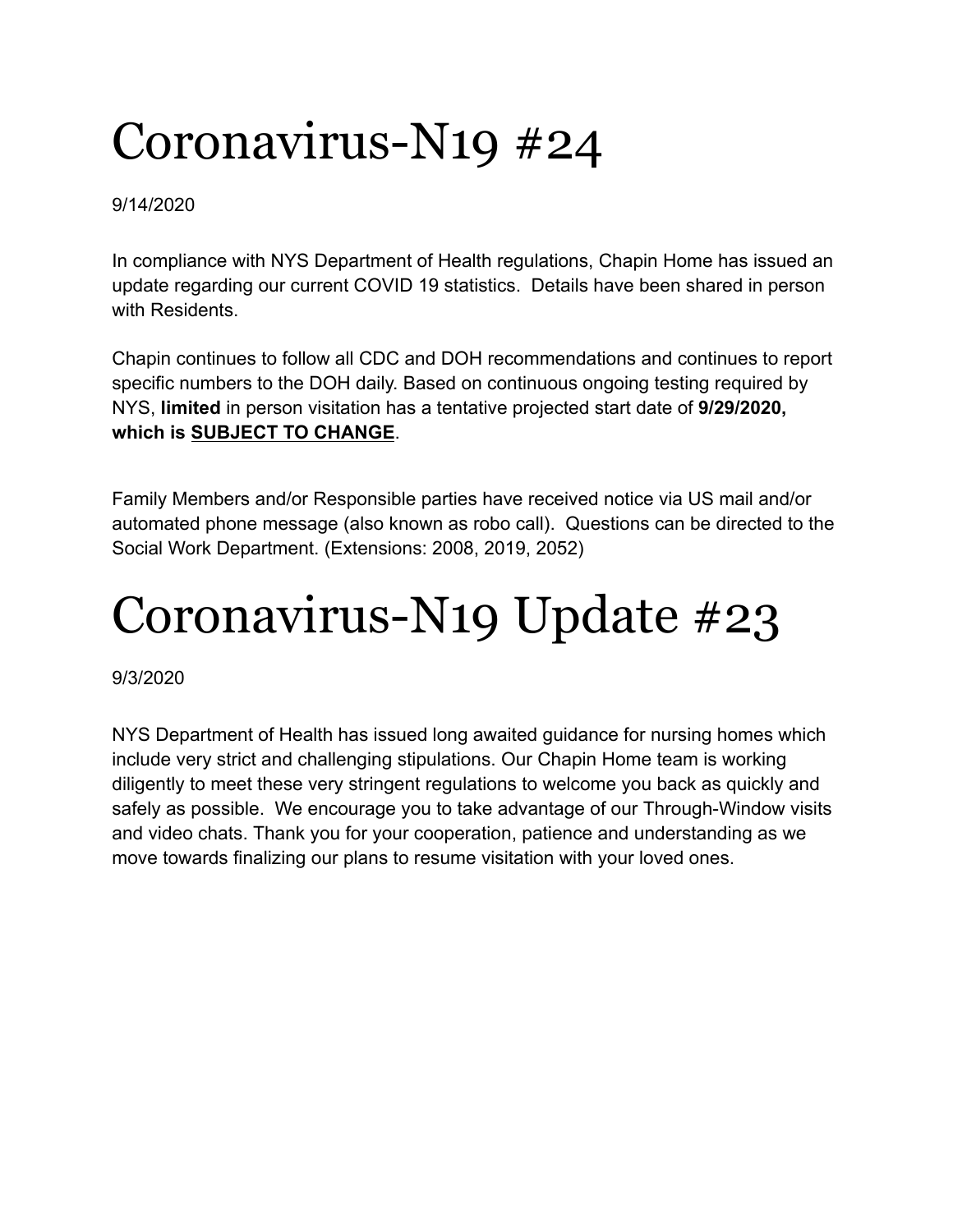#### 7/24/2020

In compliance with NYS Department of Health regulations, Chapin Home has issued an update regarding our current COVID 19 statistics. Details have been shared in person with Residents.

Chapin continues to follow all CDC and DOH recommendations and continues to report specific numbers to the DOH daily. Based on continuous ongoing testing required by NYS, **limited** in person visitation has a projected start date of **8/24/2020, which is SUBJECT TO CHANGE**.

Family Members and/or Responsible parties have received notice via US mail and/or automated phone message (also known as robo call). Questions can be directed to the Social Work Department. (Extensions: 2008, 2019, 2049, 2052)

## Coronavirus-N19 Update #21

#### 7/2/2020

In compliance with NYS Department of Health regulations, Chapin Home has issued an update regarding our current COVID 19 statistics. Details have been shared in person with Residents.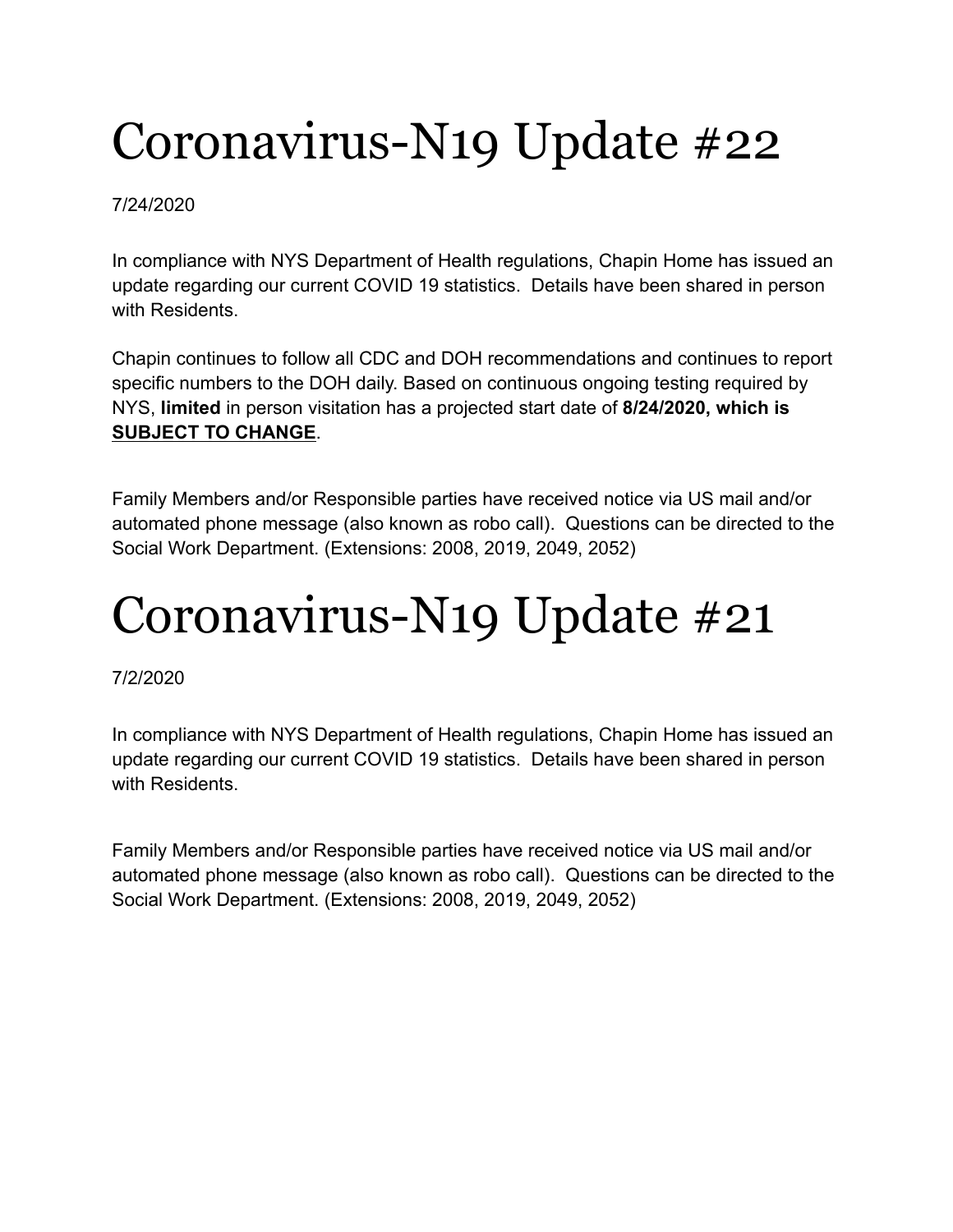### Coronavirus-N19 Update #20 Through Window Visits

7/2/2020

#### Schedule a **Through Window Visit**

Summertime is here and we are hoping you will take us up on an opportunity to do a **Through-Window Visit** with your loved one. While nursing homes are still mandated to not allow visits due to COVID19 we are hoping these Through Window Visits will give you comfort by sitting and talking with each other through our patio windows.

## Coronavirus-N19 Update #19

6/19/2020

In compliance with NYS Department of Health regulations, Chapin Home has issued an update regarding our current COVID 19 statistics. Details have been shared in person with Residents.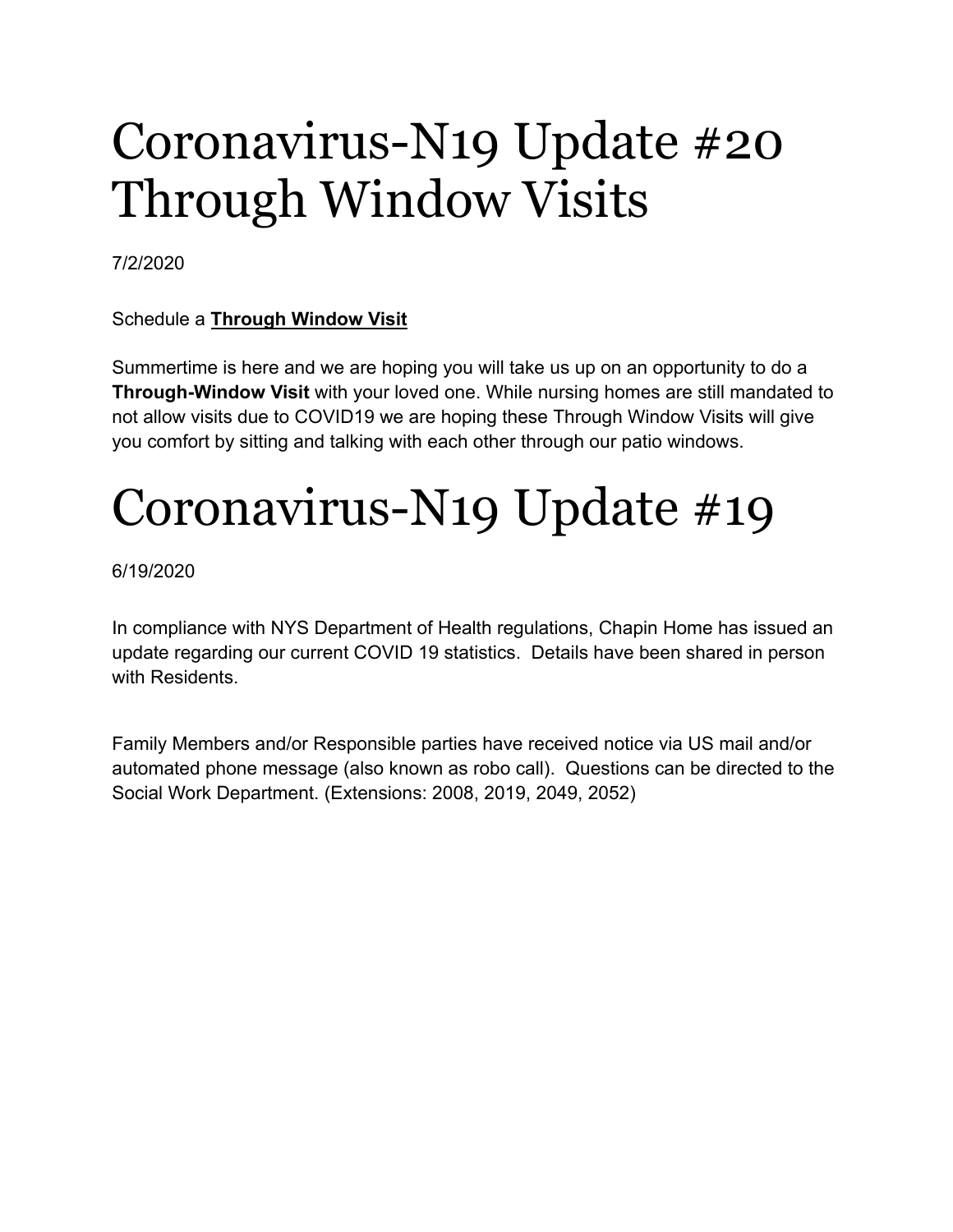#### 6/17/2020

In compliance with NYS Department of Health regulations, Chapin Home has issued an update regarding our current COVID 19 statistics. Details have been shared in person with Residents.

Family Members and/or Responsible parties have received notice via US mail and/or automated phone message (also known as robo call). Questions can be directed to the Social Work Department. (Extensions: 2008, 2019, 2049, 2052)

# Coronavirus-N19 Update #17

#### 6/12/2020

In compliance with NYS Department of Health regulations, Chapin Home has issued an update regarding our current COVID 19 statistics. Details have been shared in person with Residents.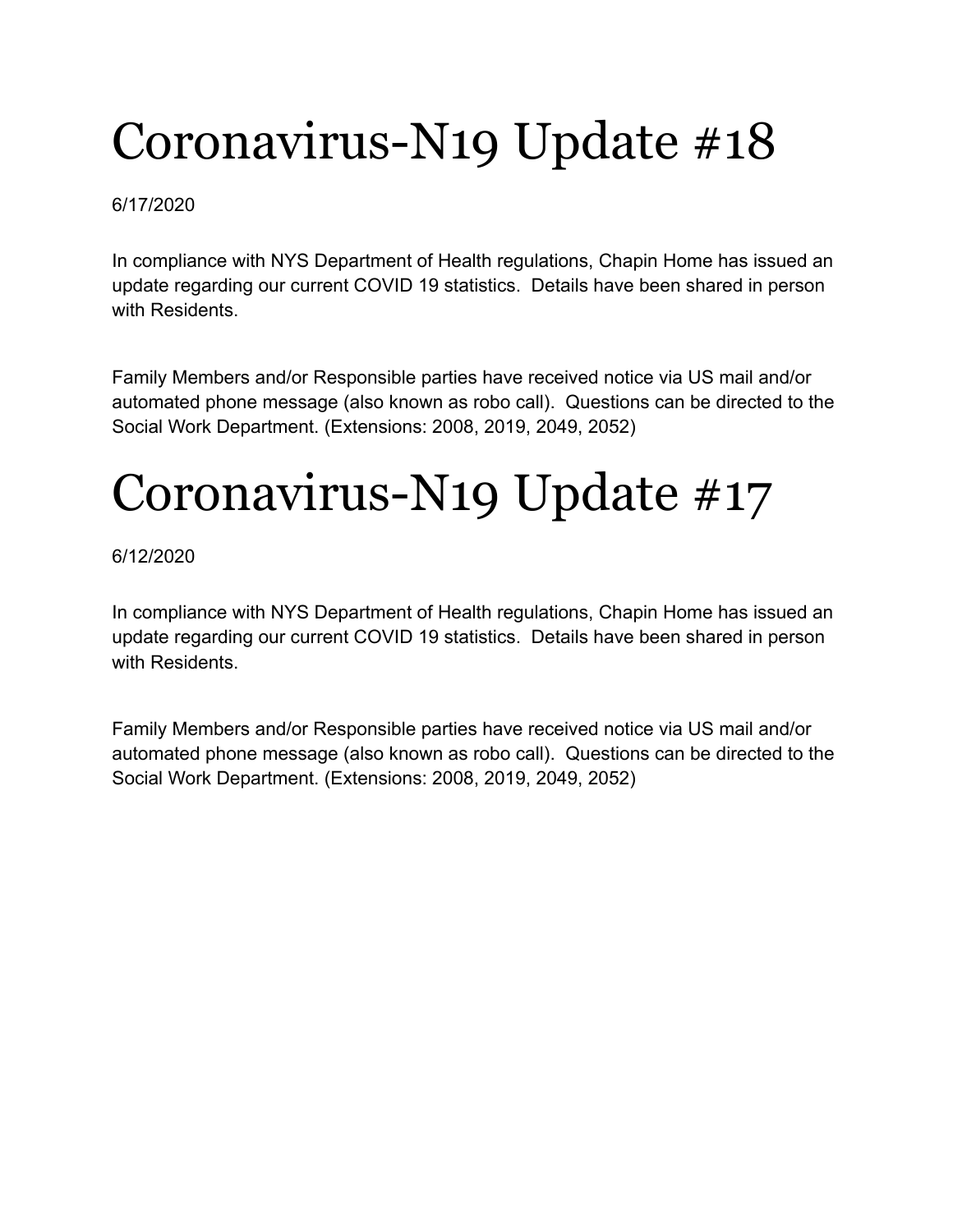#### 6/10/2020

In compliance with NYS Department of Health regulations, Chapin Home has issued an update regarding our current COVID 19 statistics. Details have been shared in person with Residents.

Family Members and/or Responsible parties have received notice via US mail and/or automated phone message (also known as robo call). Questions can be directed to the Social Work Department. (Extensions: 2008, 2019, 2049, 2052)

# Coronavirus-N19 Update #15

#### 6/6/2020

In compliance with NYS Department of Health regulations, Chapin Home has issued an update regarding our current COVID 19 statistics. Details have been shared in person with Residents.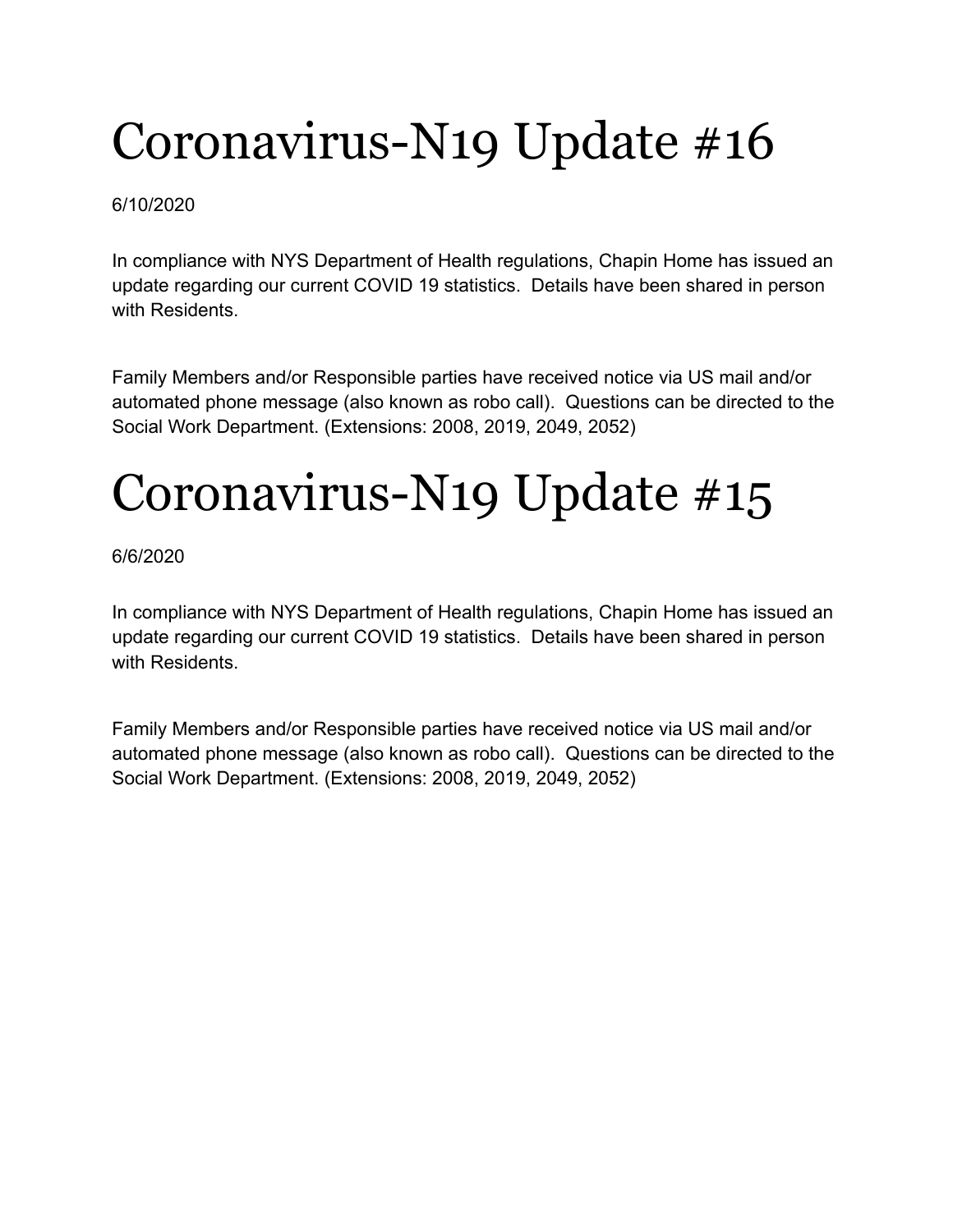#### 6/4/2020

In compliance with NYS Department of Health regulations, Chapin Home has issued an update regarding our current COVID 19 statistics. Details have been shared in person with Residents.

Family Members and/or Responsible parties have received notice via US mail and/or automated phone message (also known as robo call). Questions can be directed to the Social Work Department. (Extensions: 2008, 2019, 2049, 2052)

# Coronavirus-N19 Update #13

#### 6/2/2020

In compliance with NYS Department of Health regulations, Chapin Home has issued an update regarding our current COVID 19 statistics. Details have been shared in person with Residents.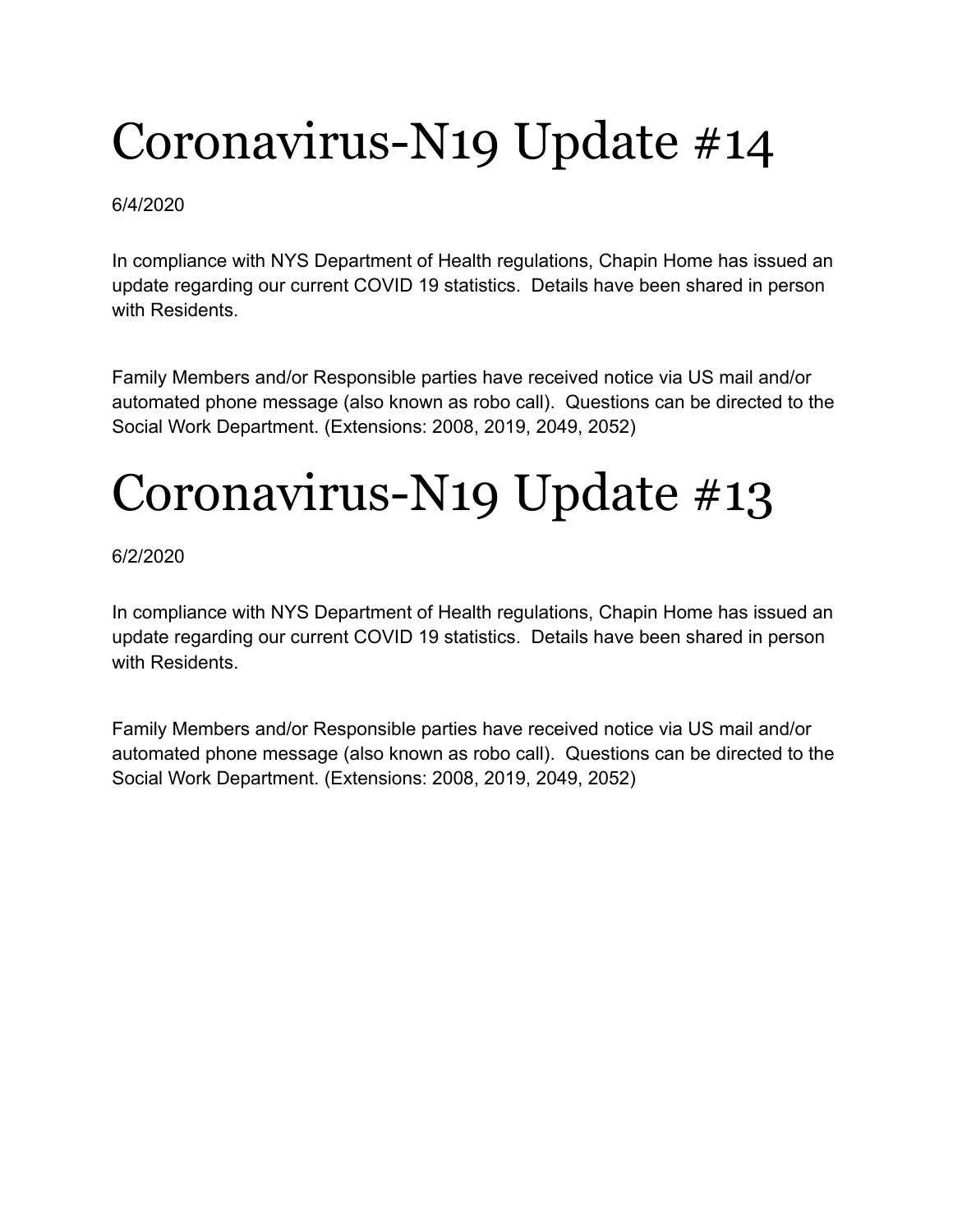#### 5/30/2020

In compliance with NYS Department of Health regulations, Chapin Home has issued an update regarding our current COVID 19 statistics. Details have been shared in person with Residents.

Family Members and/or Responsible parties have received notice via US mail and/or automated phone message (also known as robo call). Questions can be directed to the Social Work Department. (Extensions: 2008, 2019, 2049, 2052)

# Coronavirus-N19 Update #11

#### 5/28/2020

In compliance with NYS Department of Health regulations, Chapin Home has issued an update regarding our current COVID 19 statistics. Details have been shared in person with Residents.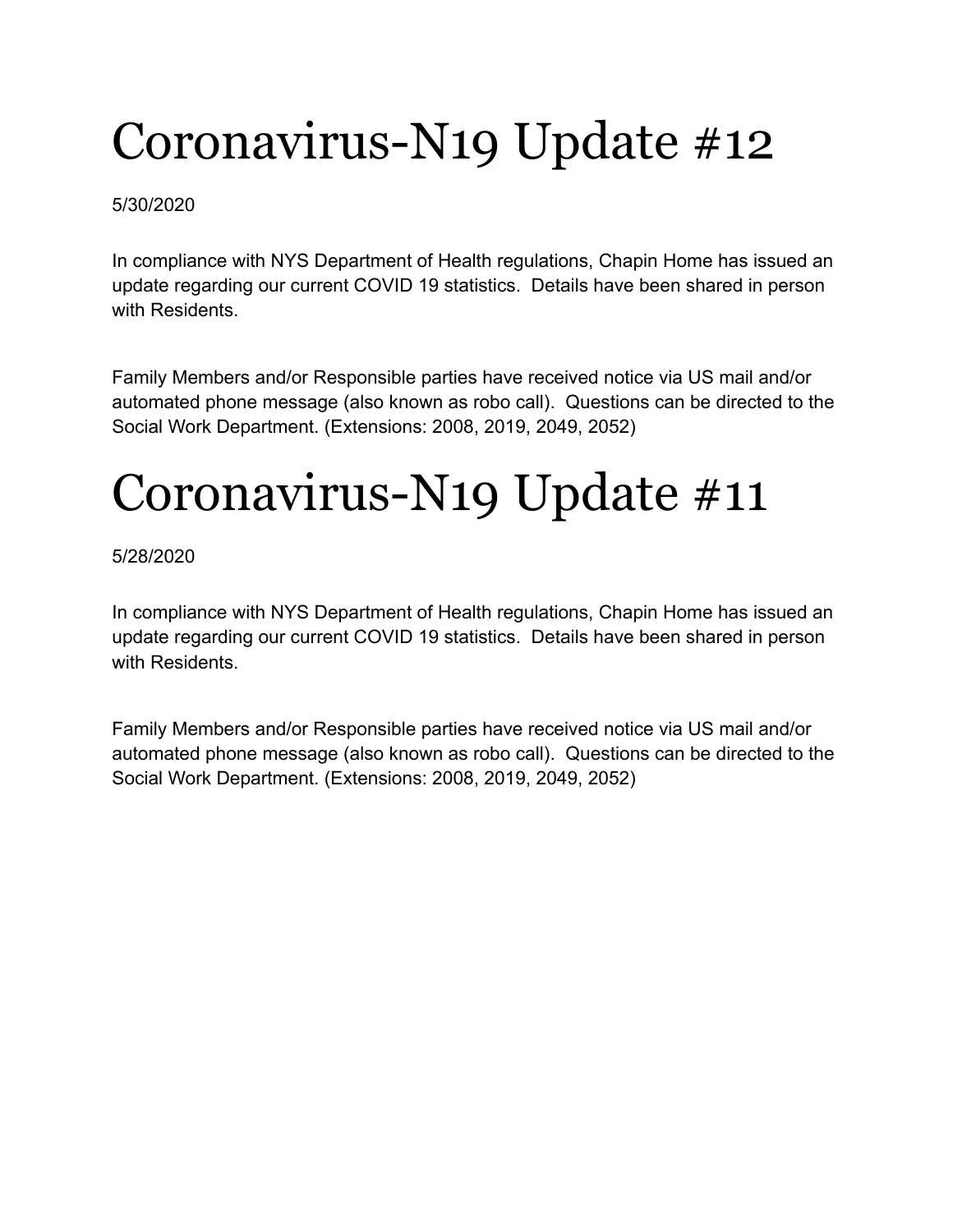#### 5/27/2020

In compliance with NYS Department of Health regulations, Chapin Home has issued an update regarding our current COVID 19 statistics. Details have been shared in person with Residents.

Family Members and/or Responsible parties have received notice via US mail and/or automated phone message (also known as robo call). Questions can be directed to the Social Work Department. (Extensions: 2008, 2019, 2049, 2052)

# Coronavirus-N19 Update #9

#### 5/20/2020

In compliance with NYS Department of Health regulations, Chapin Home has issued an update regarding our current COVID 19 statistics. Details have been shared in person with Residents.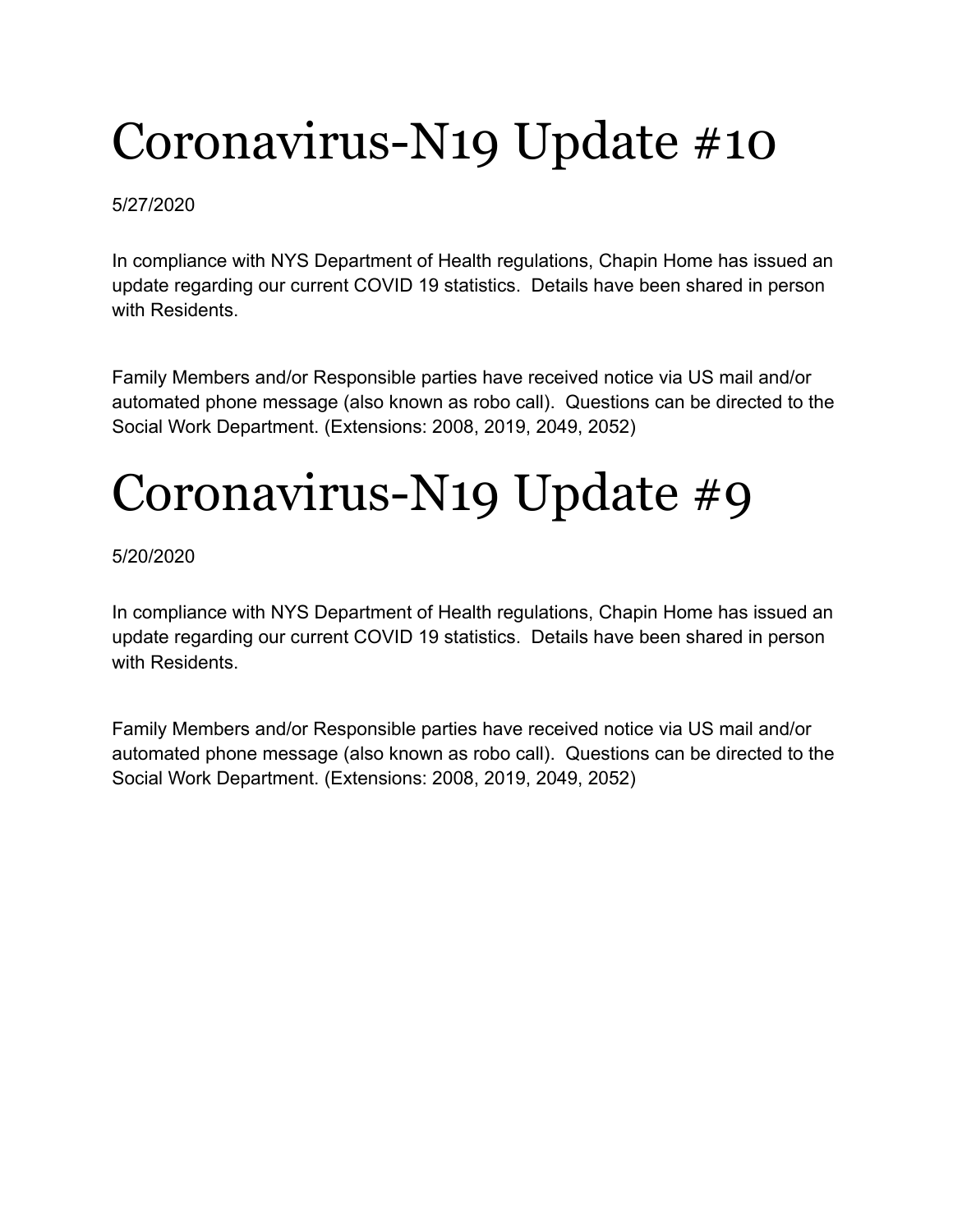#### 5/18/2020

In compliance with NYS Department of Health regulations, Chapin Home has issued an update regarding our current COVID 19 statistics. Details have been shared in person with Residents.

Family Members and/or Responsible parties have received notice via US mail and/or automated phone message (also known as robo call). Questions can be directed to the Social Work Department. (Extensions: 2008, 2019, 2049, 2052)

## Coronavirus-N19 Update #7

5/1/2020

In compliance with NYSDOH, the facility would like to update you on the daily activity regarding the COVID-19 pandemic. Chapin Home has no new positive cases of COVID-19 and no new reported deaths due to COVID-19. The facility continues to keep all infected residents on contact precaution and on isolation. Additionally, the facility continues to monitor all staff and residents for COVID-19 symptoms and will take all necessary steps needed to maintain the health and safety of our residents and staff.

It is important to note that infected residents or deaths may have been as a result of COVID-19 that was acquired in the community or hospital and did not develop within the facility. The facility currently has several staff members out sick with COVID-19, however, we continue to follow all CDC and DOH recommendations and as well as report specific numbers to the DOH daily. Should you have any questions or concerns please feel free to reach out to Social Work.

To ensure that Chapin has the correct contact information on file, please take the time to reach to Cheron Bennet ext. 2019 to update primary caregiver contact information. Should the need arise to immediately notify families of any changes, Chapin will send out a robo text blast to the primary caregivers of each resident.

Thank you and be well.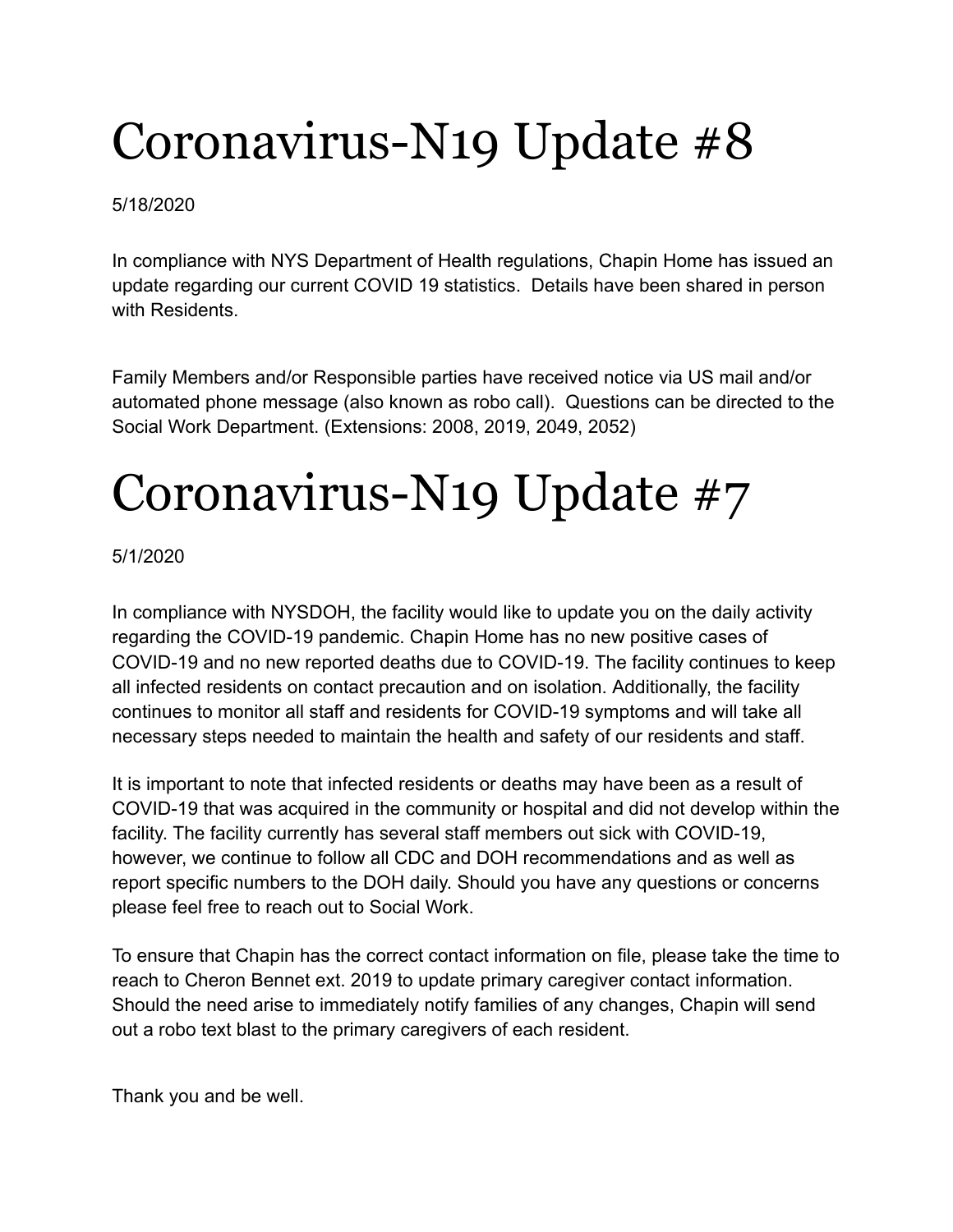### Coronavirus-N19 Update #6 – Video Chats with your Loved Ones

#### 4/16/2020

We hope that your video chats have been going well. I wanted to check in, ask how these calls are going, welcome suggestions and make the following requests in order for us to be able to continue to offer the calls as frequently as we have been.

1 ) We anticipate 15 minute calls per resident in order to be able to keep up with the high demand for this kind of loving connection with your family member. As we understand some calls go longer than 15 minutes and we ask that you be aware of the time and end shortly after this 15 minute mar. this will enable us to get to the next person timely as well as continue to offer calls frequently.

2) Please note that it is the Activity Staff assisting with most calls THEY CAN:

- Set up call for your loved one
- Check that the video and volume are clear
- Check in with the resident periodically during the call to make sure the connection is still there.
- Provide an adaptive device (headset with microphone) as needed
- Give you a gentle heads up when the call is past it's time limit when needed
- If a resident is not able to see and the staff member must remain to assist for the duration of the call – the call must adhere to the time frame so the staff member can tend to other resident needs in a timely manner.

3) Please note that the Activity staff **cannot:**

- Answer concerns about medical needs
- Answer concerns about care needs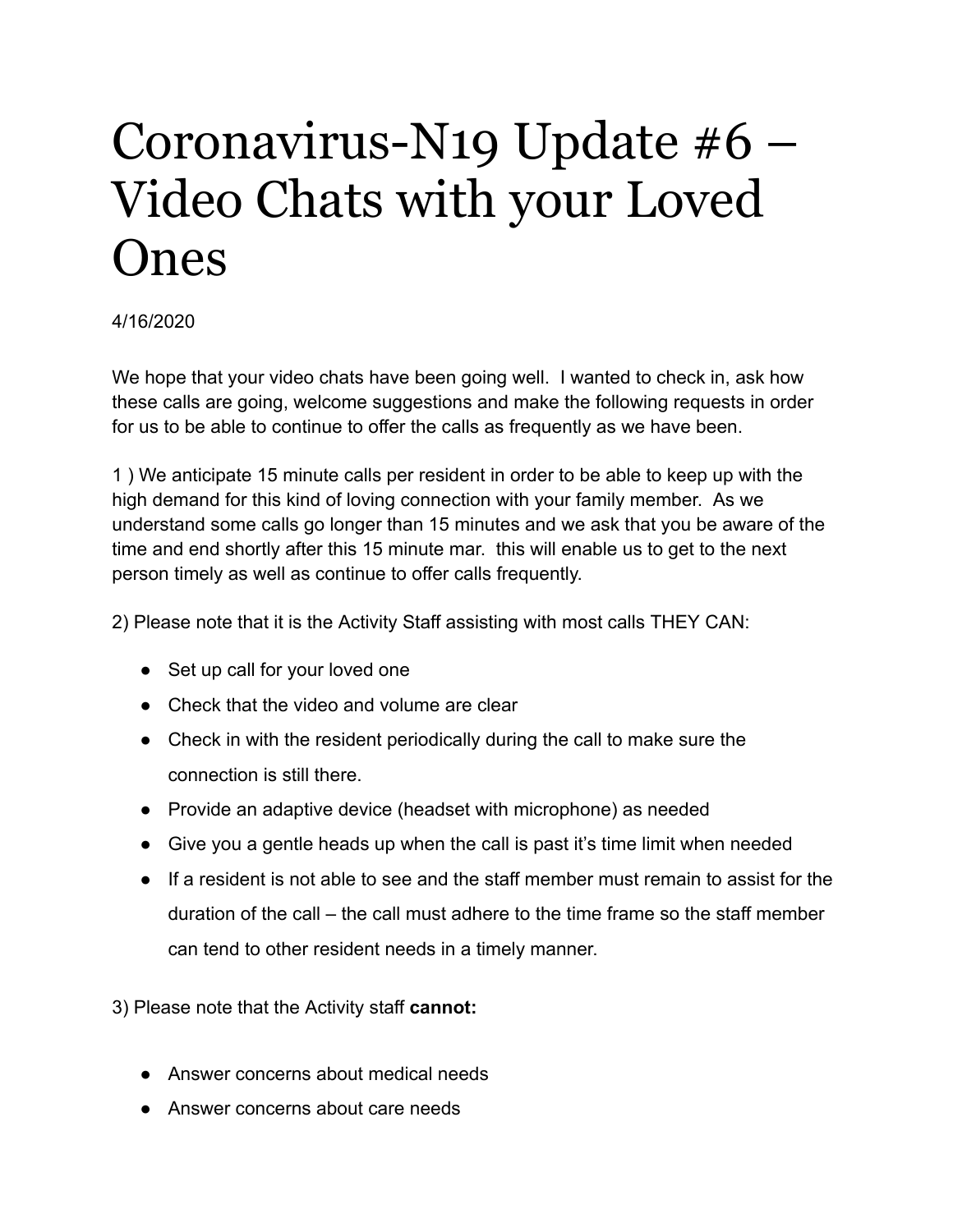● Answer questions about when a resident: ate, drank, took meds, have fevers etc.

PLEASE DIRECT THESE QUESTIONS TO THE SOCIAL TEAM WHO WILL GET YOU THE INFORMATION YOU NEED.

- Social Worker Joan Hurley ext: 2049
- Social Worker Arthurenia ext: 2051
- Social Worker Anne Penner ext: 2008
- **RESIDENT UPDATE VOICEMAIL: (929) 264-6072**

#### **TO CONTINUE TO SCHEDULING YOUR VIDEO CHATS:**

Please use my email to schedule your video chats. I will respond timely and get you on the schedule as quickly possible. When you email to help expedite scheduling please indicate:

- Facetime (Apple phone/Device Only) and the # (we do not group Facetime calls)
- Skype and the Skype Name
- Zoom Link Preference (you can share with other family members and GROUP CHAT)

Please continue to email Kferrara@chapinhome.org to schedule Video Chats 'Virtual Visits"

At this difficult place we are in the world today please know that Chapin Home understands how precious this form of connecting is and will continue to do what we can to make sure you can see your loved one.

Please be well and stay safe,

The Recreation Department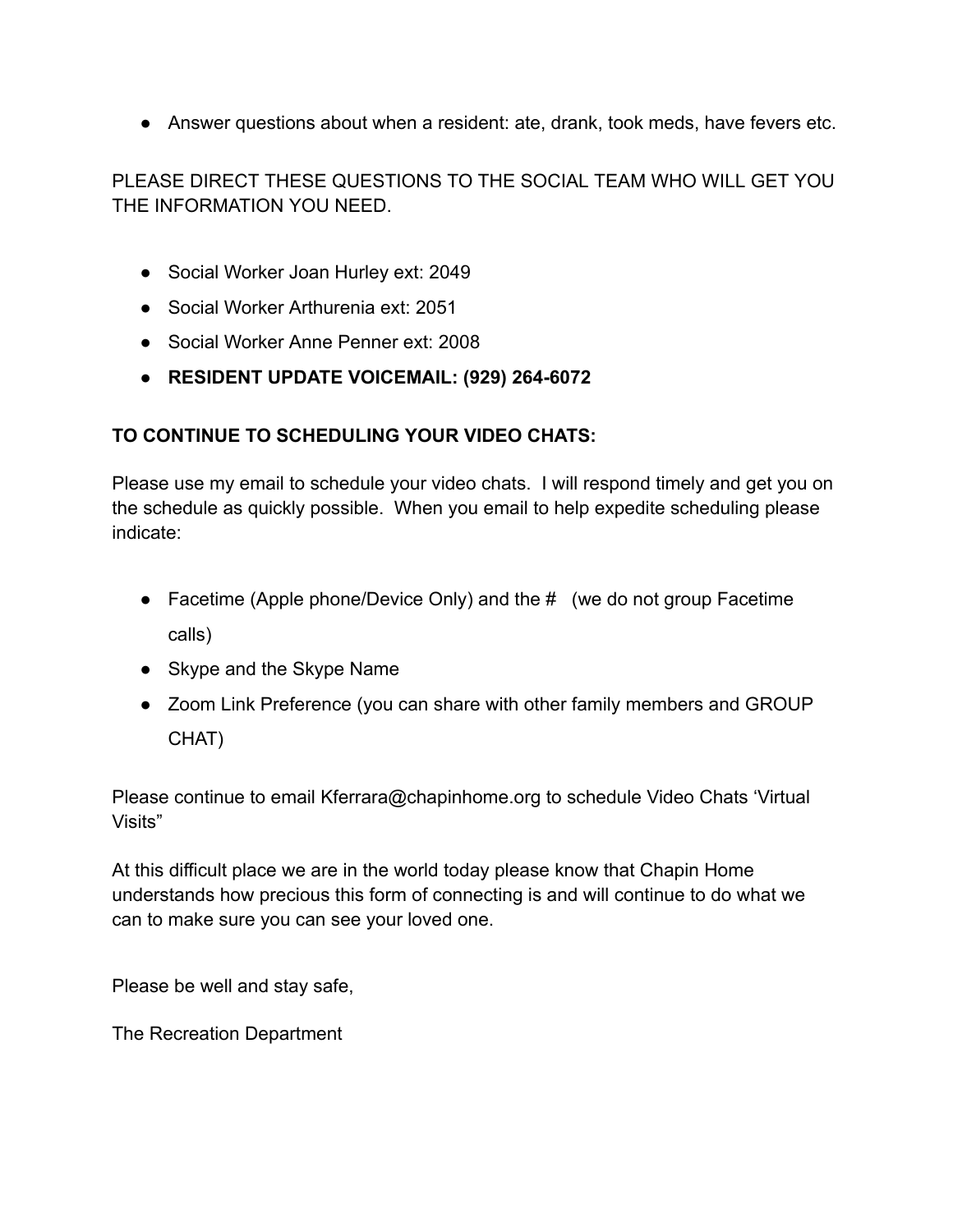#### 3/30/2020

Greetings from Chapin Home!

As we continue our exhaustive efforts to keep your loved ones safe and entertained – to the best of our ability during these unprecedented times- we find we need to refine some earlier communication tools.

By now, many of you have been connected with your loved ones via FaceTime calls, What's App connections, regular phone calls and clinical updates from various staff members. The Primary Physicians have also been in touch with many of you too.

As this crisis extends, Chapin Home needs your help more than ever. Nursing Staff on the Floor can no longer accommodate "update" phone calls to the units. We are now asking Families to utilize the following Voicemail Boxes – leave a message and your call will be returned as soon as possible. Many staff members have had to change their working hours to cover necessary tasks and we ask for your patience at this time. Calls will be returned as soon as practical.

Social Worker Joan Hurley ext: **2049**

Social Worker Arthurenia Mathis ext: **2052**

Resident Update Voicemail: **(929) 264-6072**

Please continue to email KFerrara@chapinhome.org to schedule FaceTime "virtual visits"

#### **Thank you for your patience and support,**

Jennifer McManaman

Exec VP and Administrator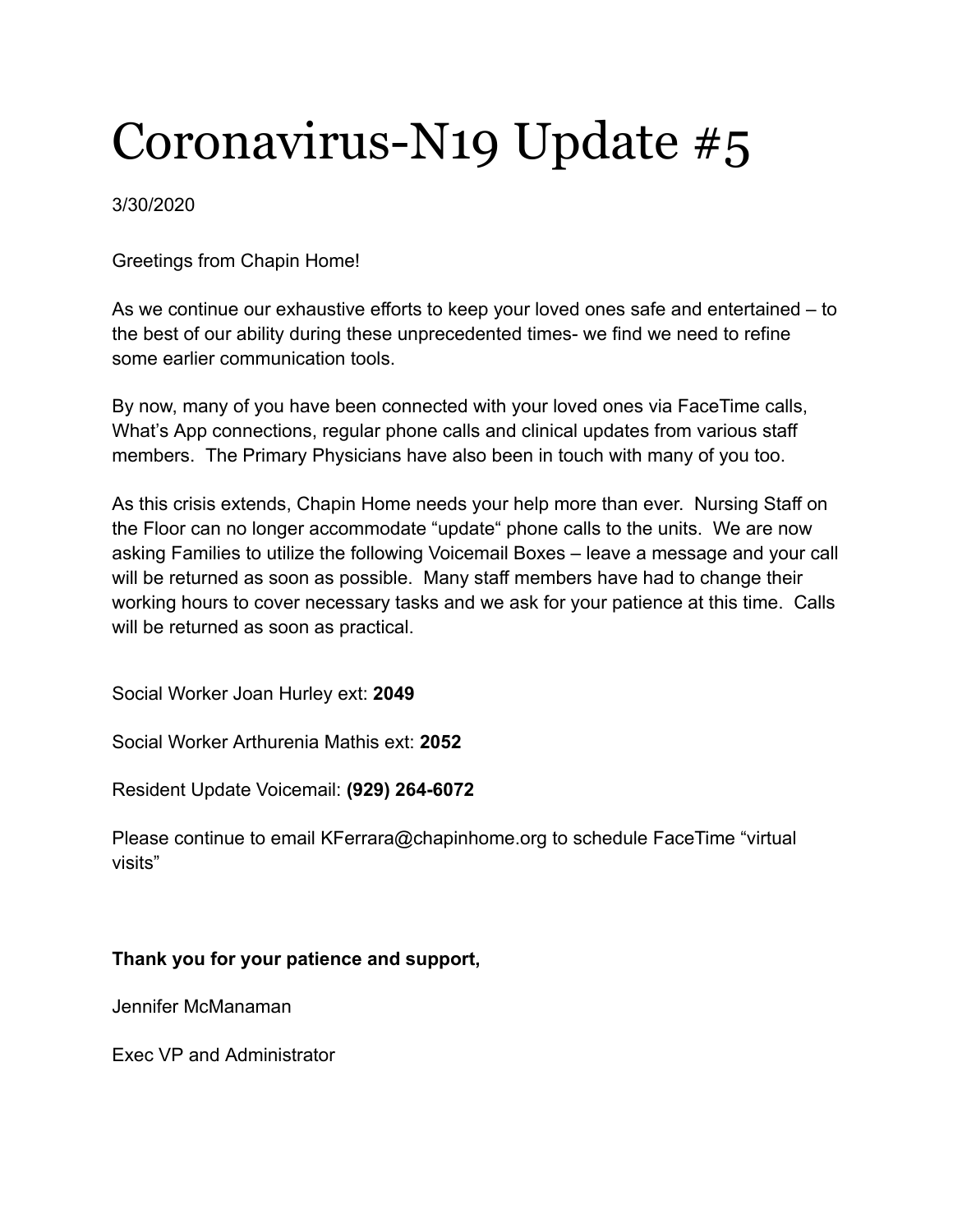#### 3/17/2020

Reminder to Families:

- Chapin Home continues to follow the strict CMS guidelines which PROHIBITS visitation currently.
- Please do not come to the facility seeking entrance.
- No Residents are permitted to leave the facility either- all "Out on Pass" orders are suspended

#### **Please call (929) 264-6072 and follow the directions given on the Voicemail.**

Your dedicated Care Givers here at Chapin Home are working very hard and we thank you for your continued patience during these challenging times.

Jennifer McManaman

Exec VP and Administrator

### Coronavirus-N19 Update #3

3/13/2020

Yesterday, March 12, 2020, Governor Cuomo announced a series of heightened steps intended to safeguard New Yorkers from COVID-19, *including instructing all nursing homes across New York State to bar visitors, except in very limited and carefully controlled circumstances*. In the press conference, the Governor also signaled an expectation that all healthcare workers within nursing homes wear surgical masks – part of a broader effort to mitigate the risk of COVID-19 being introduced into a nursing home setting.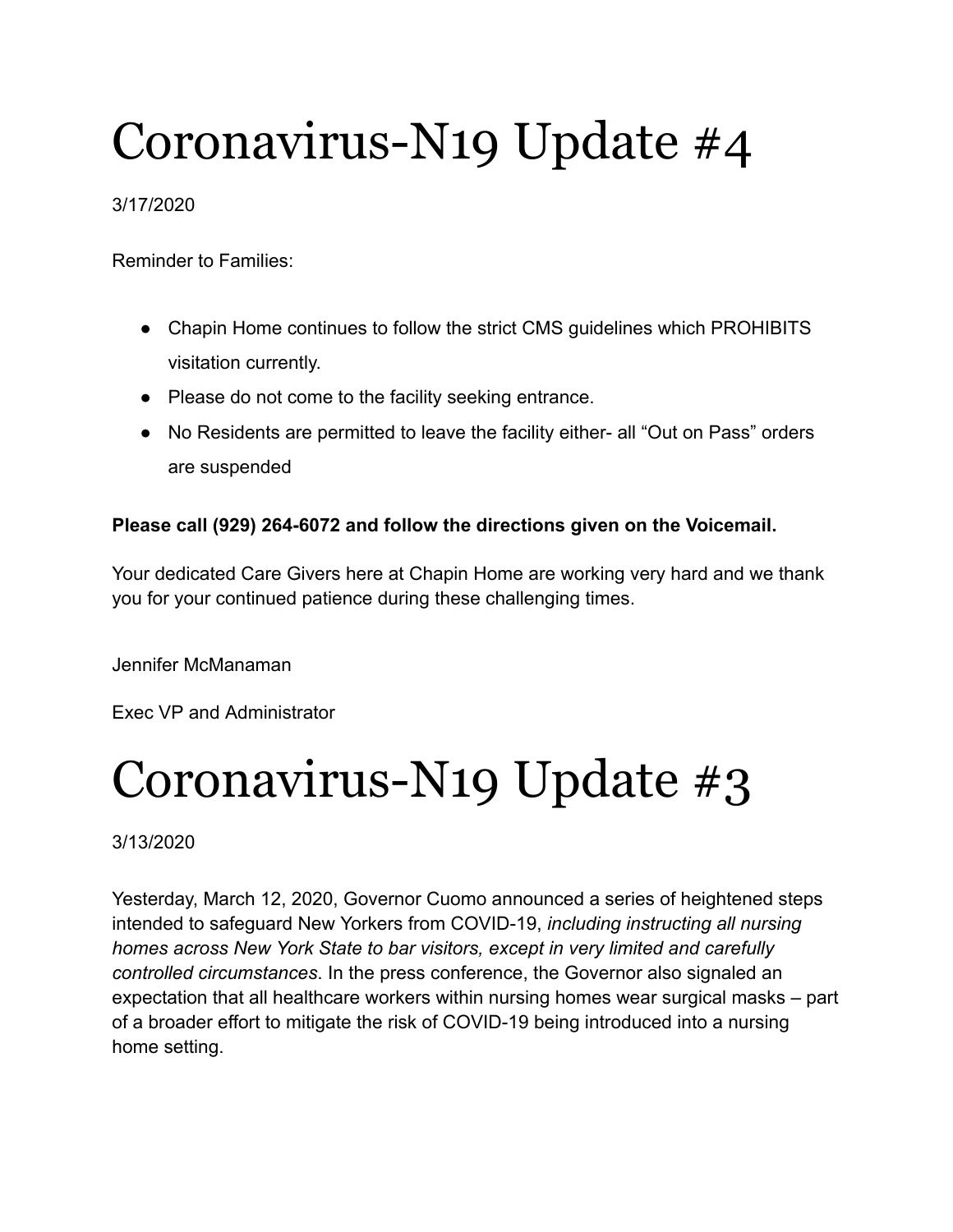Chapin Home is working diligently to provide for various alternative ways to visit "virtually" with your loved one. Please contact the Activities Dept at ext 2120 to hear the options. Nursing Unit Managers are also available to provide concise clinical updates if you feel that is necessary. The numbers have been provided in Update #2 on our web page. Please be mindful, Chapin is doing its best during very challenging times. We are being patient with your requests and questions and ask that you do the same when interacting with all the hard working staff who continue to compassionately care for our most important priority- The Residents!

Thank you,

Jennifer McManaman

Exec VP and Administrator

Chapin Home

### Coronavirus-N19 Update #2

3/13/2020

#### **From Your Chapin Home Recreation Team:**

**During this restricted visiting time**: The staff at Chapin Home is doing their best to keep everyone Happy, Healthy and Entertained. During this time if you wish to conduct a short video chat we will do our best to accommodate.

Please email Kferrara@chapinhome.org to see if this is something that can be arranged.

Kathy Ferrara

Director of Recreation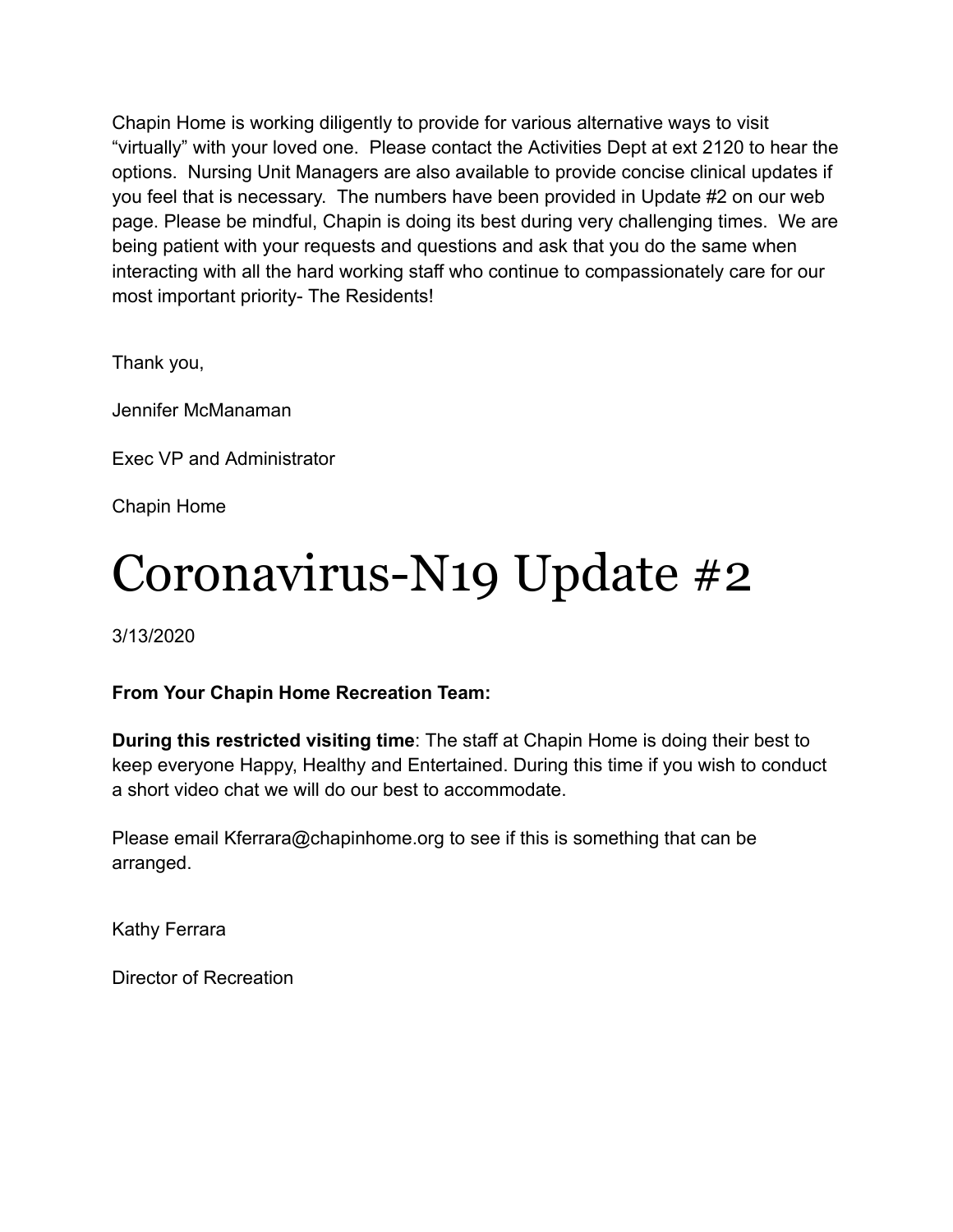3/10/2020

Greetings to Chapin Home Resident Representatives:

Chapin Home is very aware, and greatly concerned, with the rapid spread of the Coronavirus-N19 across the United States. Additionally, most concerning is New York State's recently declared State of Emergency. We at Chapin Home would like all Residents and Resident family members to know we have been monitoring and will continue to address the rapidly changing information, directives and guidance from all regulatory agencies. These agencies include and are not limited to Center for Disease and Control (CDC), New York State Department of Health (NYSDOH), and Centers for Medicare and Medicaid Service (CMS). Additionally, Chapin Home reviews guidance from the following associations; Association for Profession in Infection Control (APIC) and Leading Age.

We would like to take this opportunity to provide some of the practices and procedures that Chapin has and will continue to implement to protect your loved one's wellbeing:

- 1. Hand washing for Residents, staff and visitors should occur before and after meal, after toileting, before and after care, before and after medication administration, upon entering the building and before and after your visits to the units. Hand sanitizer stations are located in the lobby and on every unit.
- 2. Increased reminders and signage regarding limiting visitation if you are ill, save your visit until you're better, (2) two weeks following any travel outside and if you have been around some that is ill outside of the facility.
- 3. Chapin Home is asking all staff and visitors to stay at home if ill, and if they are at work and/or visiting and suddenly present with any respiratory, GI symptoms and/or fever, that individual will be asked to leave the facility.
- 4. Face mask are located at the front desk if you choose to use one during your visit with your loved one.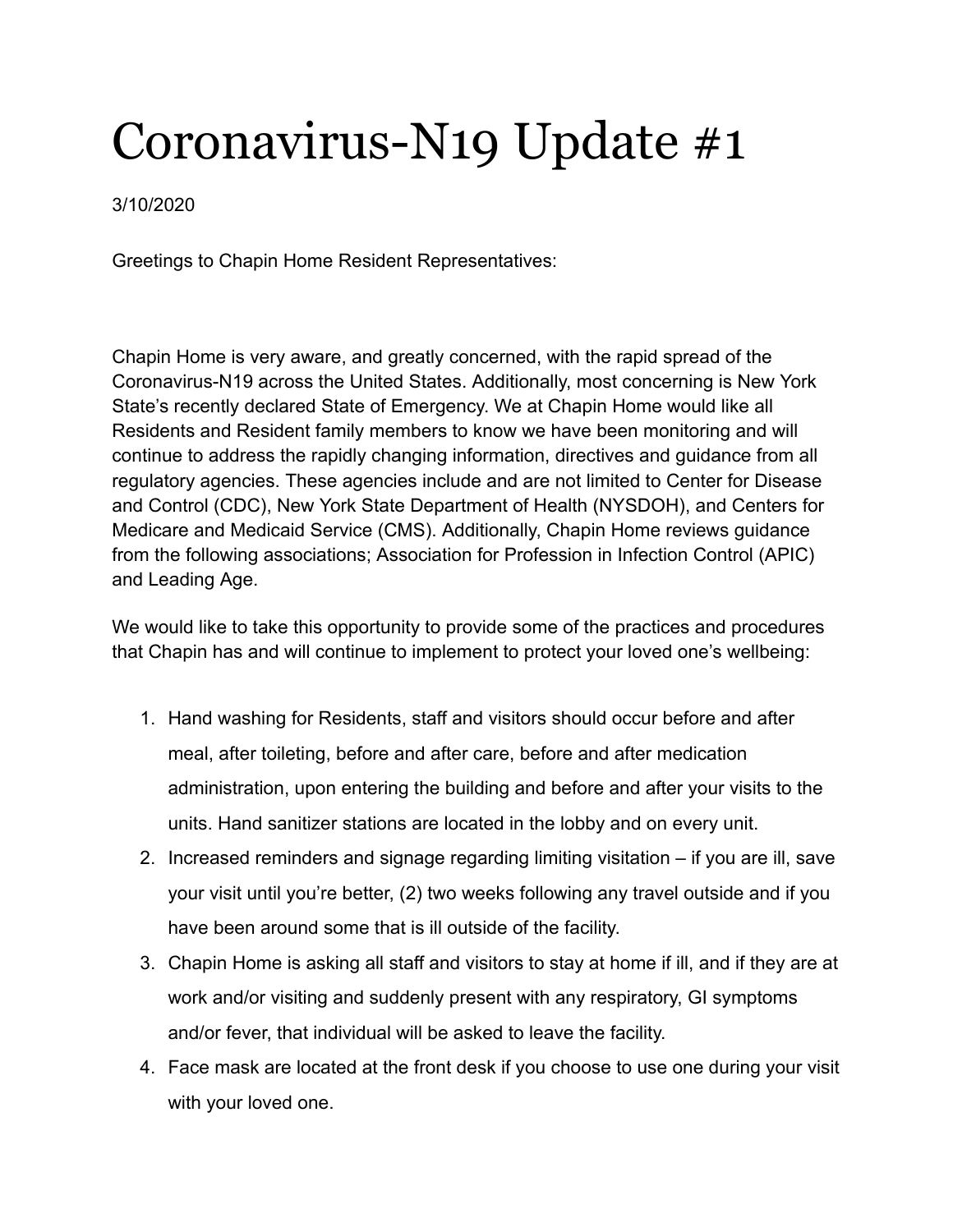- 5. Chapin will potentially begin to limit a Resident's number of visitors and additionally consider restricting visits for children under the age of 15.
- 6. Chapin is currently monitoring staff scheduled vacations and travel plans. Staff that has any kind of travel plans during vacation will be requested to check with the Infection Preventionist and/or Human Resources Director prior to returning to work.
- 7. Upon return from a travel vacation, all employees they will be required to wear a face mask for 14 days.
- 8. Any readmission and new admission will be closely monitored for 14 days post entry to the building for signs and/or symptoms of a respiratory infection. When possible and practical these Residents may be placed in a single room setting for this monitoring period.
- 9. Chapin's Housekeeping Department is frequently disinfecting all high touch surfaces around your loved one's living environment. We suggest prior to using the phones and bathroom keys at Security/Front Desk to ask for a Sani wipe and wipe the surface.
- 10.Chapin is working closely with our Pharmacy to ensure there is no interruption in medication supply for your loved ones as well as monitoring the sources of production.
- 11. Finally, Chapin is a close living community, we ask you to limit "out on pass" activity in large group settings (ex. Church services, shopping malls and crowded restaurants). Chapin is looking look at current activity programs with the intent of minimizing any large group events. Residents who still choose to attend "out on pass" group will be monitored closely upon return for 14 days.

Please review the attached Infection Control brochure as you work with Chapin Home to ensure your loved wellbeing.

#### Sincerely,